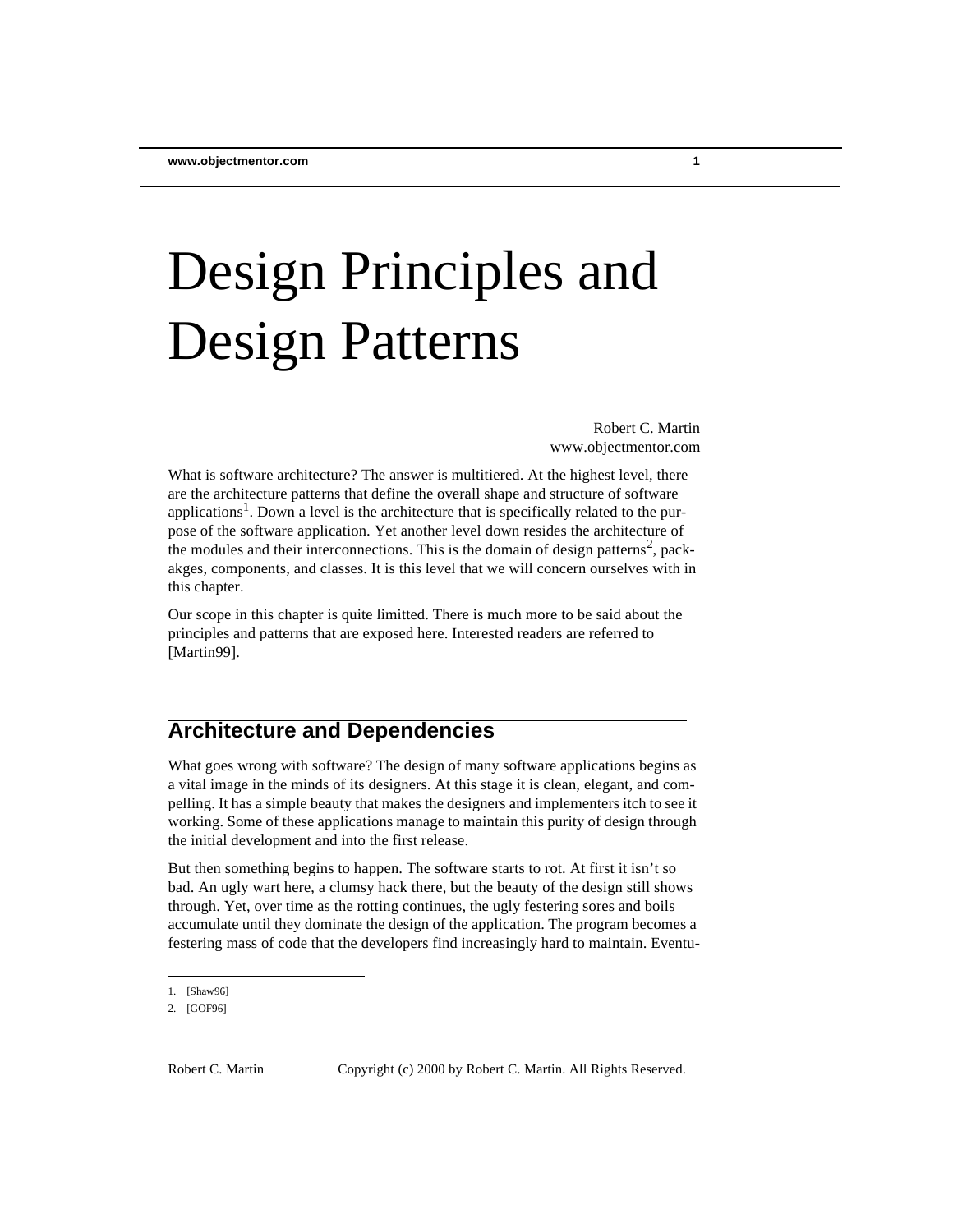ally the sheer effort required to make even the simplest of changes to the application becomes so high that the engineers and front line managers cry for a redesign project.

Such redesigns rarely succeed. Though the designers start out with good intentions, they find that they are shooting at a moving target. The old system continues to evolve and change, and the new design must keep up. The warts and ulcers accumulate in the new design before it ever makes it to its first release. On that fateful day, usually much later than planned, the morass of problems in the new design may be so bad that the designers are already crying for another redesign.

#### **Symptoms of Rotting Design**

There are four primary symptoms that tell us that our designs are rotting. They are not orthogonal, but are related to each other in ways that will become obvious. they are: rigidity, fragility, immobility, and viscosity.

**Rigidity.** Rigidity is the tendency for software to be difficult to change, even in simple ways. Every change causes a cascade of subsequent changes in dependent modules. What begins as a simple two day change to one module grows into a multiweek marathon of change in module after module as the engineers chase the thread of the change through the application.

When software behaves this way, managers fear to allow engineers to fix non-critical problems. This reluctance derives from the fact that they don't know, with any reliability, when the engineers will be finished. If the managers turn the engineers loose on such problems, they may disappear for long periods of time. The software design begins to take on some characteristics of a roach motel -- engineers check in, but they don't check out.

When the manager's fears become so acute that they refuse to allow changes to software, official rigidity sets in. Thus, what starts as a design deficiency, winds up being adverse management policy.

**Fragility.** Closely related to rigidity is fragility. Fragility is the tendency of the software to break in many places every time it is changed. Often the breakage occurs in areas that have no conceptual relationship with the area that was changed. Such errors fill the hearts of managers with foreboding. Every time they authorize a fix, they fear that the software will break in some unexpected way.

As the fragility becomes worse, the probability of breakage increases with time, asymptotically approaching 1. Such software is impossible to maintain. Every fix makes it worse, introducing more problems than are solved.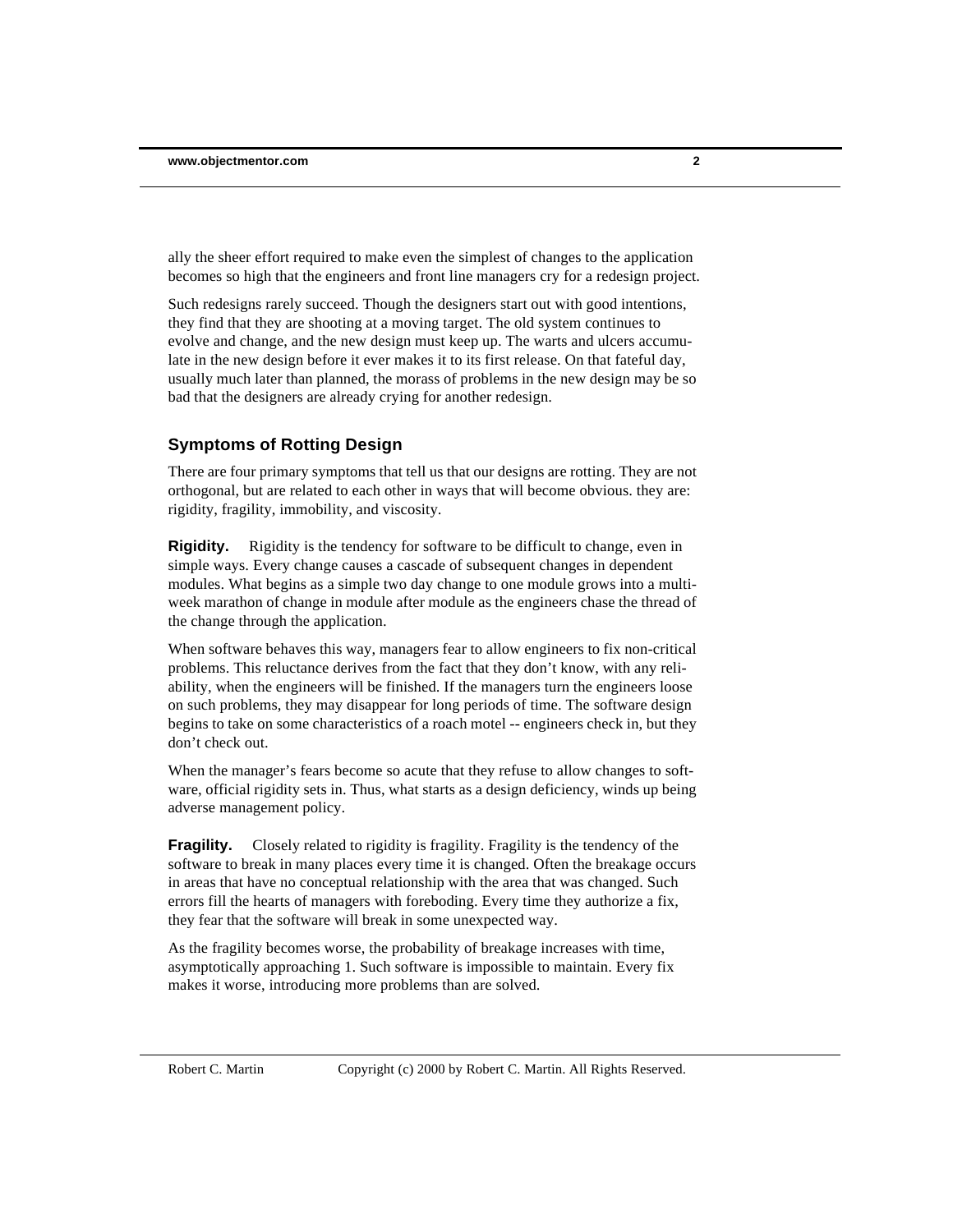Such software causes managers and customers to suspect that the developers have lost control of their software. Distrust reigns, and credibility is lost.

**Immobility.** Immobility is the inability to reuse software from other projects or from parts of the same project. It often happens that one engineer will discover that he needs a module that is similar to one that another engineer wrote. However, it also often happens that the module in question has too much baggage that it depends upon. After much work, the engineers discover that the work and risk required to separate the desirable parts of the software from the undesirable parts are too great to tolerate. And so the software is simply rewritten instead of reused.

**Viscosity.** Viscosity comes in two forms: viscosity of the design, and viscosity of the environment. When faced with a change, engineers usually find more than one way to make the change. Some of the ways preserve the design, others do not (i.e. they are hacks.) When the design preserving methods are harder to employ than the hacks, then the viscosity of the design is high. It is easy to do the wrong thing, but hard to do the right thing.

Viscosity of environment comes about when the development environment is slow and inefficient. For example, if compile times are very long, engineers will be tempted to make changes that don't force large recompiles, even though those changes are not optiimal from a design point of view. If the source code control system requires hours to check in just a few files, then engineers will be tempted to make changes that require as few check-ins as possible, regardless of whether the design is preserved.

These four symptoms are the tell-tale signs of poor architecture. Any application that exhibits them is suffering from a design that is rotting from the inside out. But what causes that rot to take place?

#### **Changing Requirements**

The immediate cause of the degradation of the design is well understood. The requirements have been changing in ways that the initial design did not anticipate. Often these changes need to be made quickly, and may be made by engineers who are not familiar with the original design philosophy. So, though the change to the design works, it somehow violates the original design. Bit by bit, as the changes continue to pour in, these violations accumulate until malignancy sets in.

However, we cannot blame the drifting of the requirements for the degradation of the design. We, as software engineers, know full well that requirements change. Indeed, most of us realize that the requirements document is the most volatile document in the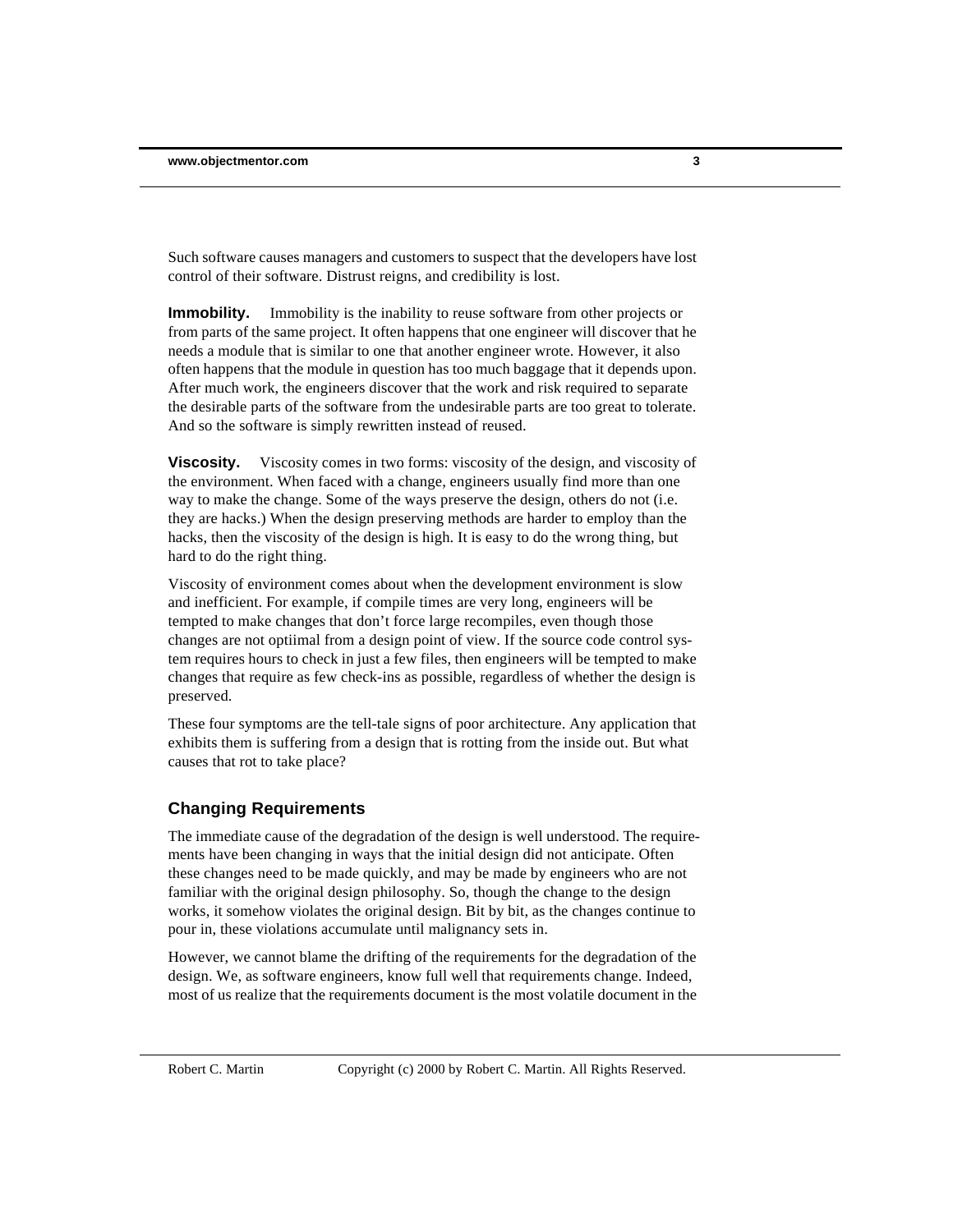project. If our designs are failing due to the constant rain of changing requirements, it is our designs that are at fault. We must somehow find a way to make our designs resilient to such changes and protect them from rotting.

#### **Dependency Management**

What kind of changes cause designs to rot? Changes that introduce new and unplanned for dependencies. Each of the four symptoms mentioned above is either directly, or indirectly caused by improper dependencies between the modules of the software. It is the dependency architecture that is degrading, and with it the ability of the software to be maintained.

In order to forestall the degradation of the dependency architecture, the dependencies between modules in an application must be managed. This management consists of the creation of dependency firewalls. Accross such firewalls, dependencies do not propogate.

Object Oriented Design is replete with principles and techniques for building such firewalls, and for managing module dependencies. It is these principles and techniques that will be discussed in the remainder of this chapter. First we will examine the principles, and then the techniques, or design patterns, that help maintain the dependency architecture of an application.

# **Principles of Object Oriented Class Design**

#### **The Open Closed Principle (OCP)<sup>1</sup>**

*A module should be open for extension but closed for modification.*

Of all the principles of object oriented design, this is the most important. It originated from the work of Bertrand Meyer<sup>2</sup>. It means simply this: We should write our modules so that they can be extended, without requiring them to be modified. In other words, we want to be able to change what the modules do, without changing the source code of the modules.

<sup>1.</sup> [OCP97]

<sup>2.</sup> [OOSC98]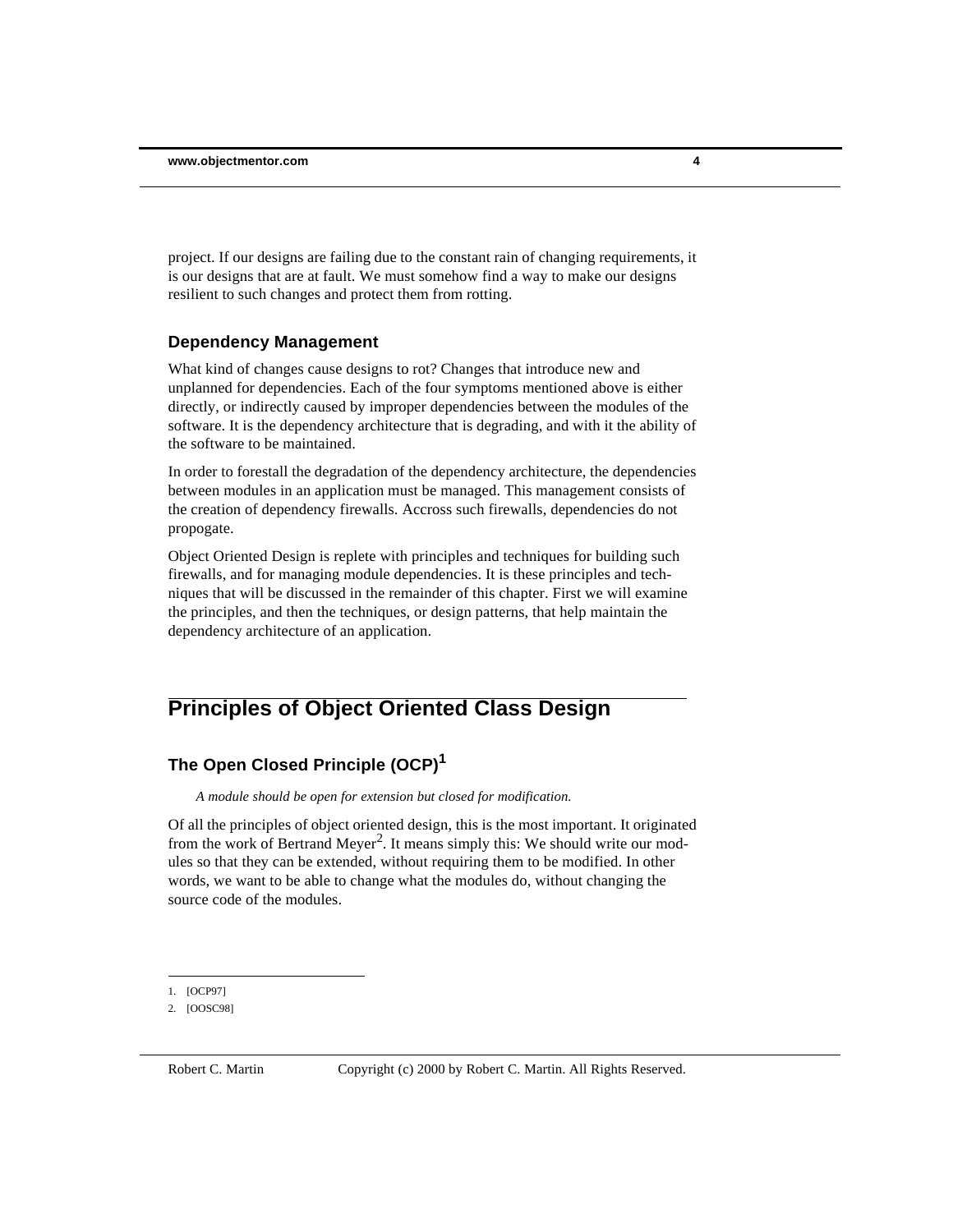This may sound contradictory, but there are several techniques for achieving the OCP on a large scale. All of these techniques are based upon abstraction. Indeed, *abstraction is the key to the OCP*. Several of these techniques are described below.

**Dynamic Polymorphism.** Consider Listing 2-1. the LogOn function must be changed every time a new kind of modem is added to the software. Worse, since each different type of modem depends upon the Modem: : Type enumeration, each modem must be recompiled every time a new kind of modem is added.

#### **Listing 2-1**

```
Logon, must be modified to be extended.
struct Modem 
{
   enum Type {hayes, courrier, ernie) type;
};
struct Hayes
{
  Modem::Type type;
   // Hayes related stuff
};
struct Courrier
\left\{ \right.Modem::Type type;
   // Courrier related stuff
};
struct Ernie
{
  Modem::Type type;
   // Ernie related stuff
};
void LogOn(Modem& m, 
            string& pno, string& user, string& pw)
{
   if (m.type == Modem::hayes)
     DialHayes((Hayes&)m, pno);
  else if (m.type == Modem::courrier)
     DialCourrier((Courrier&)m, pno);
   else if (m.type == Modem::ernie)
     DialErnie((Ernie&)m, pno)
   // ...you get the idea
}
```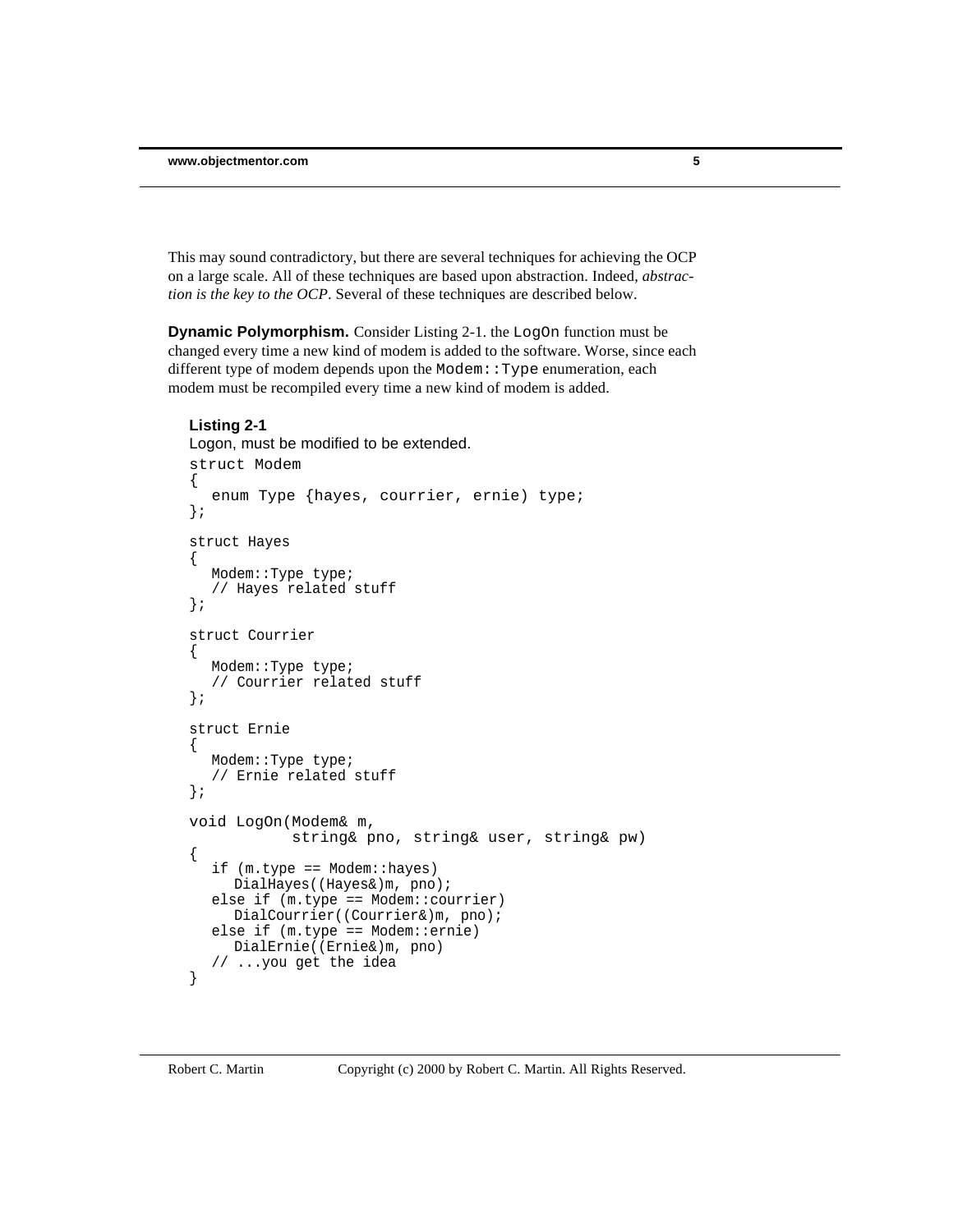Of course this is not the worst attribute of this kind of design. Programs that are designed this way tend to be littered with similar if/else or switch statement. Every time anything needs to be done to the modem, a switch statement if/else chain will need to select the proper functions to use. When new modems are added, or modem policy changes, the code must be scanned for all these selection statements, and each must be appropriately modified.

Worse, programmers may use local optimizations that hide the structure of the selection statements. For example, it might be that the function is exactly the same for Hayes and Courrier modems. Thus we might see code like this:

```
if (modem.type == Modem::ernie)
SendErnie((Ernie&)modem, c);
else
   SendHayes((Hayes&)modem, c);
```
Clearly, such structures make the system much harder to maintain, and are very prone to error.

As an example of the OCP, consider Figure 2-13. Here the LogOn function depends only upon the Modem interface. Additional modems will not cause the LogOn function to change. Thus, we have created a module that can be extended, with new modems, without requiring modification. See Listing 2-2.



#### **Figure 2-13**

**Listing 2-2** LogOn has been closed for modification class Modem { public: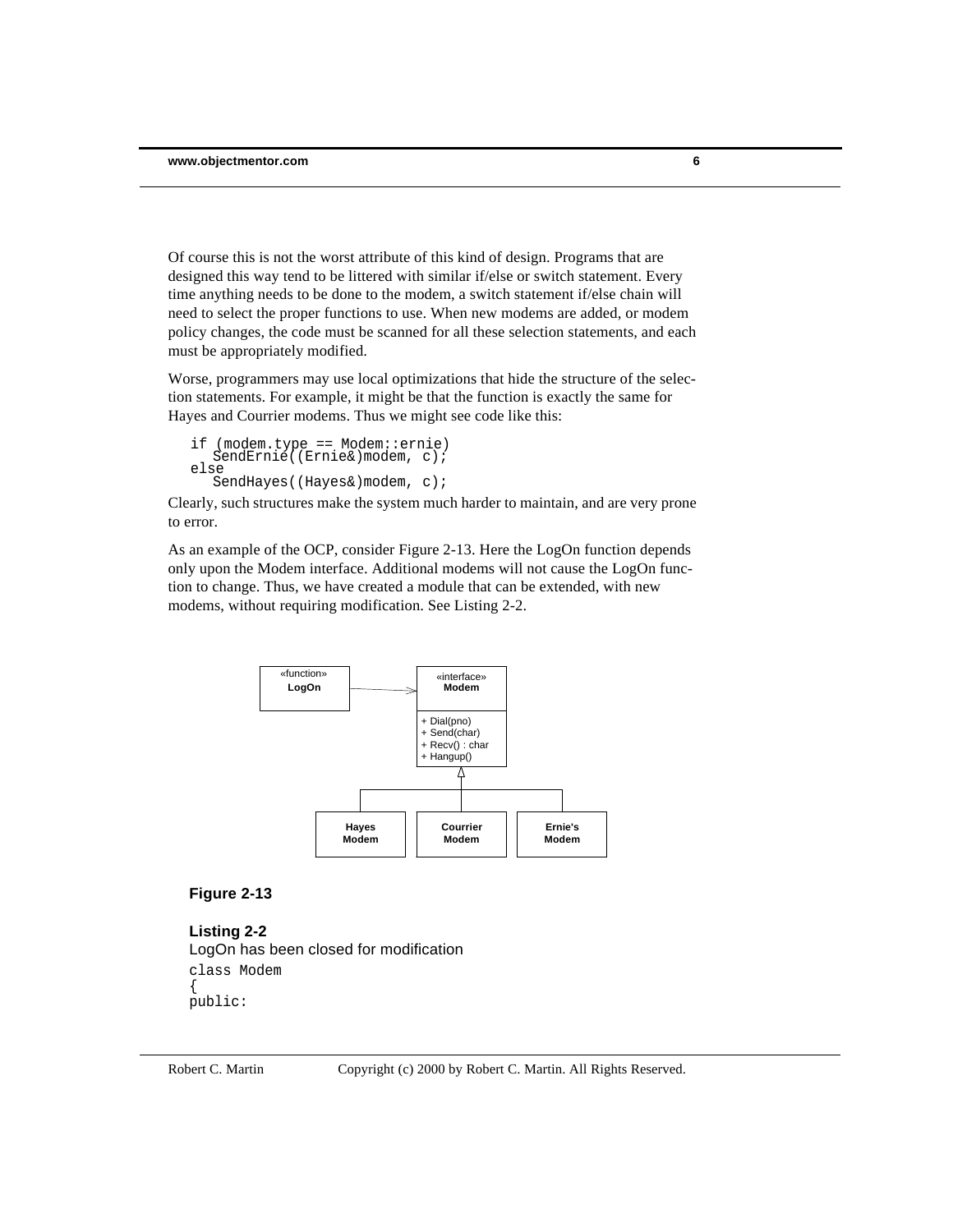```
virtual void Dial(const string& pno) = 0;
  virtual void Send(char) = 0;
  virtual char Recv() = 0;
  virtual void Hangup() = 0;
};
void LogOn(Modem& m, 
           string& pno, string& user, string& pw)
{
  m.Dial(pno);
   // you get the idea.
}
Listing 2-2
LogOn has been closed for modification
```
**Static Polymorphism.** Another technique for conforming to the OCP is through the use of templates or generics. Listing 2-3 shows how this is done. The LogOn function can be extended with many different types of modems without requiring modification.

#### **Listing 2-3**

```
Logon is closed for modification through static polymorphism
template <typename MODEM>
void LogOn(MODEM& m,
            string& pno, string& user, string& pw)
\{m.Dial(pno);
   // you get the idea.
}
```
**Architectural Goals of the OCP.** By using these techniques to conform to the OCP, we can create modules that are extensible, without being changed. This means that, with a little forethought, we can add new features to existing code, without changing the existing code and by only adding new code. This is an ideal that can be difficult to achieve, but you will see it achieved, several times, in the case studies later on in this book.

Even if the OCP cannot be fully achieved, even partial OCP compliance can make dramatic improvements in the structure of an application. It is always better if changes do not propogate into existing code that already works. If you don't have to change working code, you aren't likely to break it.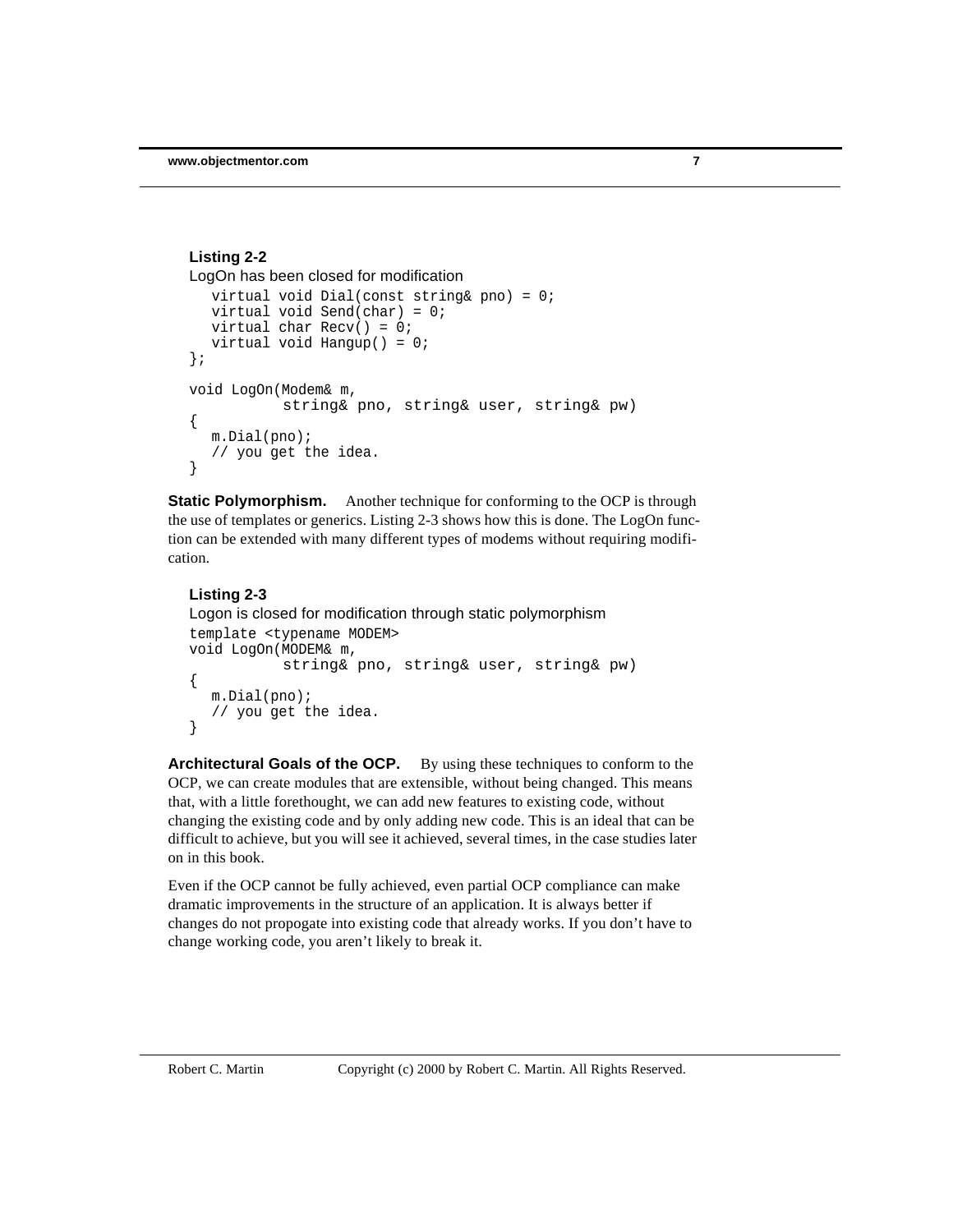#### **The Liskov Substitution Principle (LSP)<sup>1</sup>**

*Subclasses should be substitutable for their base classes.*

This principle was coined by Barbar Liskov<sup>2</sup> in her work regarding data abstraction and type theory. It also derives from the concept of Design by Contract (DBC) by Bertrand Meyer<sup>3</sup>.

The concept, as stated above, is depicted in Figure 2-14. Derived classes should be substitutable for their base classes. That is, a user of a base class should continue to function properly if a derivative of that base class is passed to it.



#### **Figure 2-14** LSP schema.

In other words, if some function User takes an argument ot type Base, then as shown in Listing 2-4, it should be legal to pass in an instance of Derived to that function.

#### **Listing 2-4**

User, Based, Derived, example. void User(Base& b); Derived d; User(d);

This may seem obvious, but there are subtleties that need to be considered. The canonical example is the Circle/Ellipse dilemma.

<sup>1.</sup> [LSP97]

<sup>2.</sup> [Liksov88]

<sup>3.</sup> [OOSC98]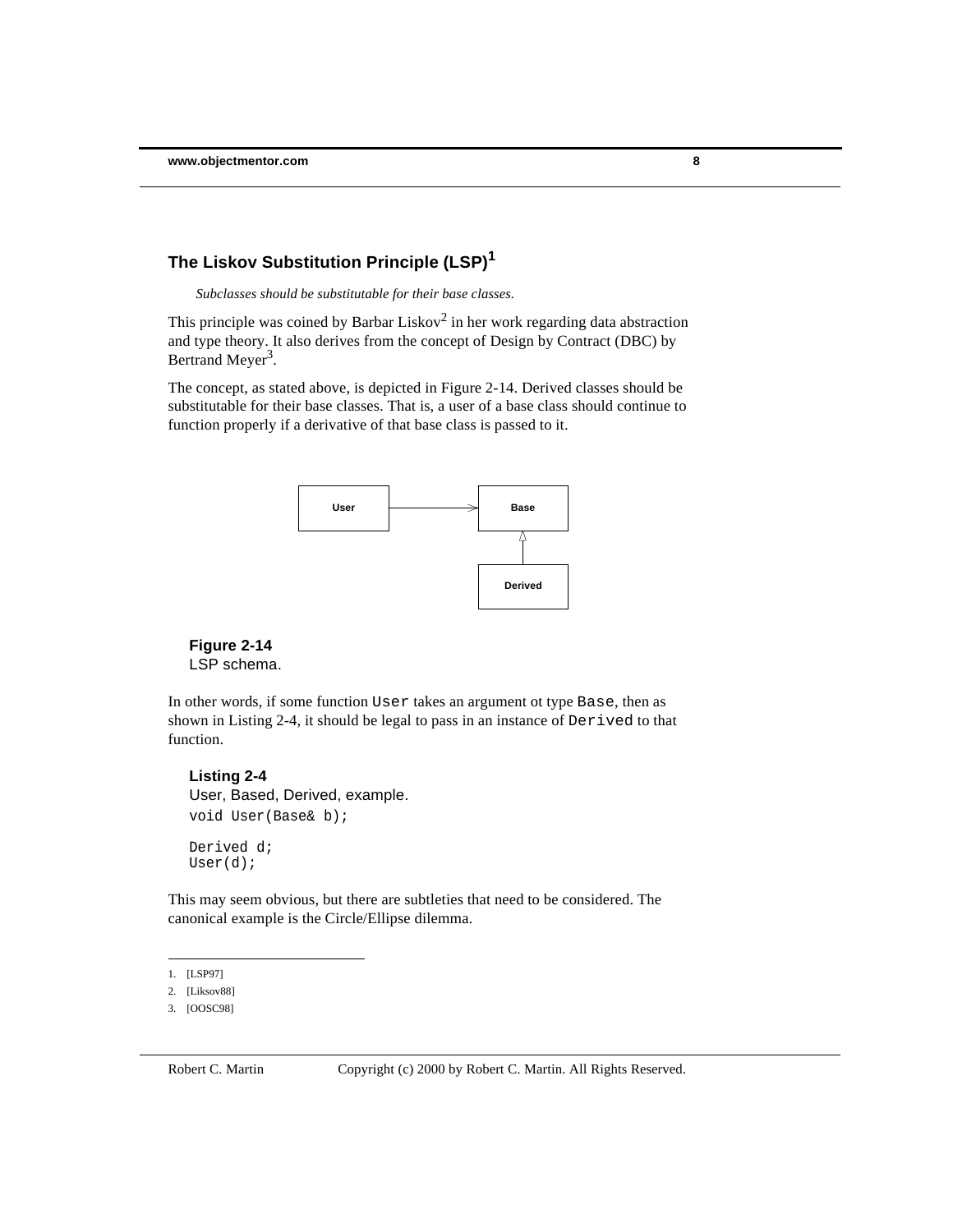**The Circle/Ellipse Dilemma.** Most of us learn, in high school math, that a circle is just a degenerate form of an ellipse. All circles are ellipses with coincident foci. This is-a relationship tempts us to model circles and ellipses using inheritance as shown in Figure 2-15.



#### **Figure 2-15** Circle / Ellipse Dilemma

While this satisfies our conceptual model, there are certain difficulties. A closer look at the declaration of Ellipse in Figure 2-16 begins to expose them. Notice that Ellipse has three data elements. The first two are the foci, and the last is the length of the major axis. If Circle inherits from Ellipse, then it will inherit these data variables. This is unfortunate since Circle really only needs two data elements, a center point and a radius.



**Figure 2-16** Declaration of Ellipse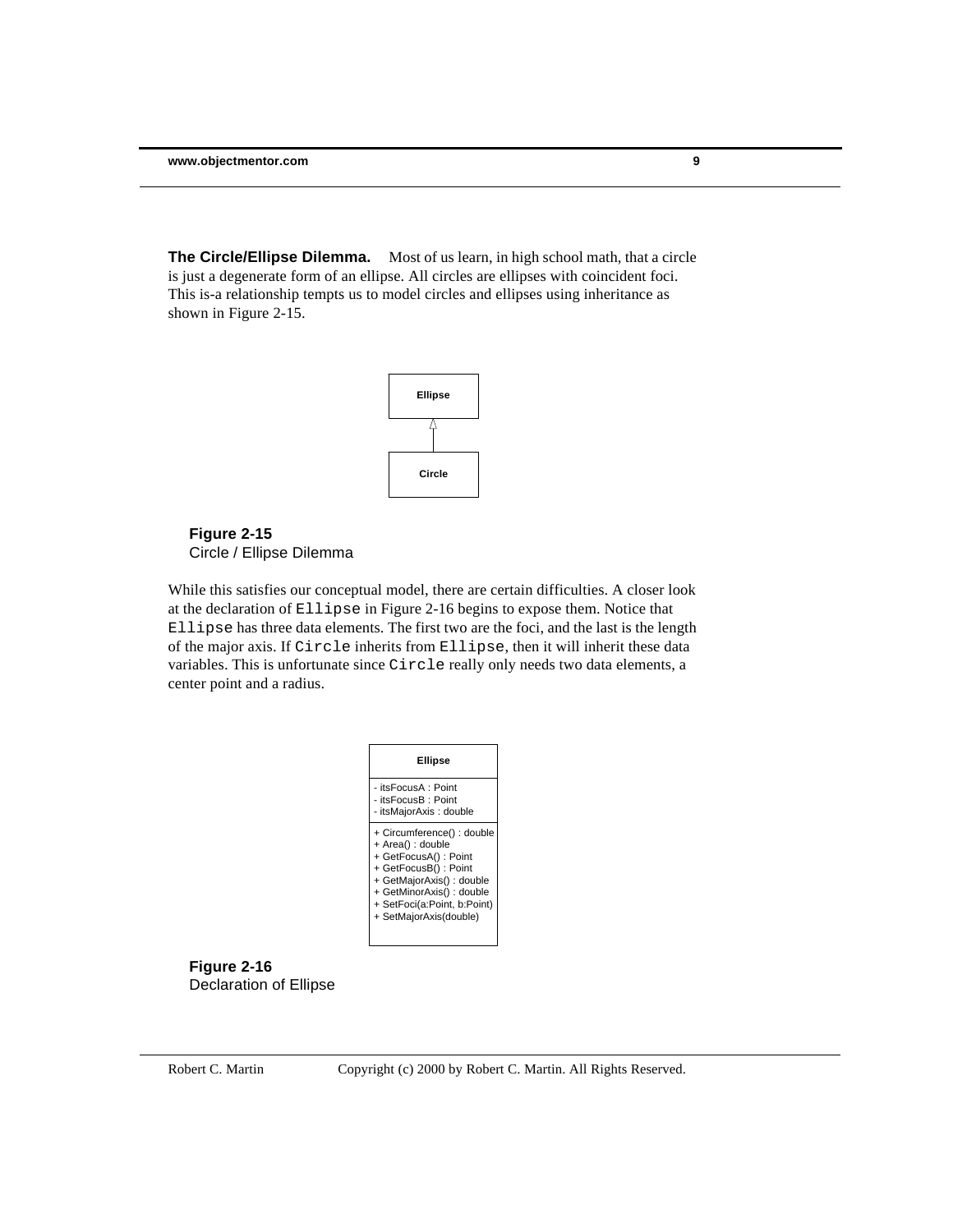Still, if we ignore the slight overhead in space, we can make Circle behave properly by overriding its SetFoci method to ensure that both foci are kept at the same value. See Listing 2-5. Thus, either focus will act as the center of the circle, and the major axis will be its diameter.

```
Listing 2-5
Keeping the Circle Foci coincident.
void Circle::SetFoci(const Point& a, const Point& b)
\{itsFocusA = aiitsFocusB = ai}
```
**Clients Ruin Everything.** Certainly the model we have created is self consistent. An instance of Circle will obeys all the rules of a circle. There is nothing you can do to it to make it violate those rules. So too for Ellipse. The two classes form a nicely consistent model, even if Circle has one too many data elements.

However, Circle and Ellipse do not live alone in a universe by themselves. They cohabit that universe with many other entities, and provide their public interfaces to those entities. Those interfaces imply a contract. The contract may not be explicitly stated, but it is there nonetheless. For example, users of Ellipse have the right to expect the following code fragment to succeed:

```
void f(Ellipse& e)
{
   Point a(-1,0);
   Point b(1,0);
e.SetFoci(a,b);
   e.SetMajorAxis(3);
   assert(e.GetFocusA() == a);
assert(e.GetFocusB() == b);
   assert(e.GetMajorAxis() == 3);}
```
In this case the function expects to be working with an Ellipse. As such, it expects to be able to set the foci, and major axis, and then verify that they have been properly set. If we pass an instance of Ellipse into this function, it will be quite happy. However, if we pass an instance of Circle into the function, it will fail rather badly.

If we were to make the contract of Ellipse explicit, we would see a postcondition on the SetFoci that guaranteed that the input values got copied to the member variables, and that the major axis variable was left unchanged. Clearly Circle violates this guarantee because it ignores the second input variable of SetFoci.

**Design by Contract.** Restating the LSP, we can say that, in order to be substitutable, the contract of the base class must be honored by the derived class. Since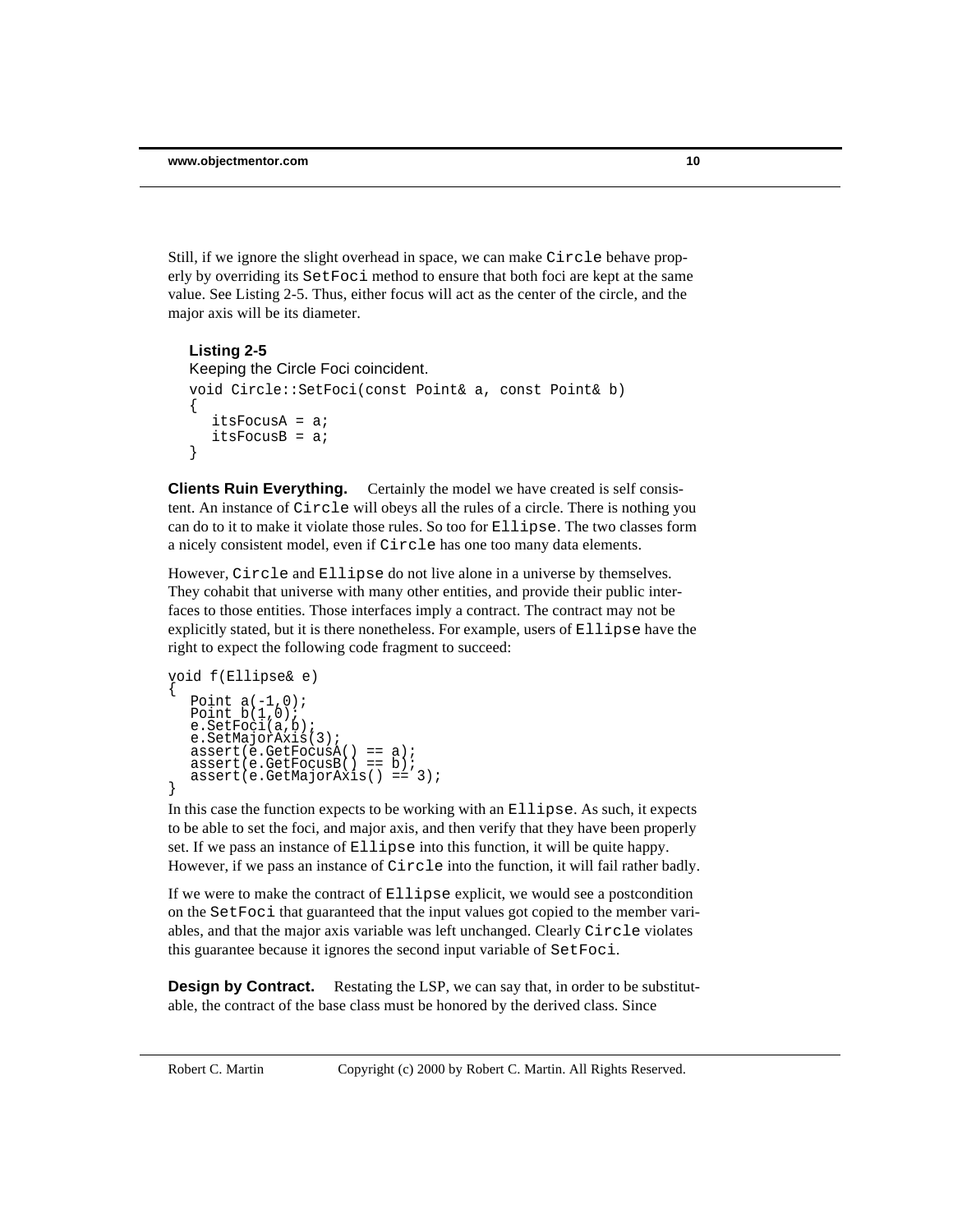Circle does not honor the implied contract of Ellipse, it is not substitutable and violates the LSP.

Making the contract explicit is an avenue of research followed by Bertrand Meyer. He has invented a language named Eiffel in which contracts are explicitly stated for each method, and explicitly checked at each invocation. Those of us who are not using Eiffel, have to make do with simple assertions and comments.

To state the contract of a method, we declare what must be true before the method is called. This is called the precondition. If the precondition fails, the results of the method are undefined, and the method ought not be called. We also declare what the method guarantees will be true once it has completed. This is called the postcondition. A method that fails its postcondition should not return.

Restating the LSP once again, this time in terms of the contracts, a derived class is substitutable for its base class if:

- **1.** Its preconditions are no stronger than the base class method.
- **2.** Its postconditions are no weaker than the base class method.

Or, in other words, derived methods should *expect no more and provide no less*.

**Repercussions of LSP Violation.** Unfortunately, LSP violations are difficult to detect until it is too late. In the Circle/Ellipse case, everything worked fine until some client came along and discovered that the implicit contract had been violated.

If the design is heavily used, the cost of repairing the LSP violation may be too great to bear. It might not be economical to go back and change the design, and then rebuild and retest all the existing clients. Therefore the solution will likely be to put into an if/ else statement in the client that discovered the violation. This if/else statement checks to be sure that the Ellipse is actually an Ellipse and not a Circle. See Listing 2-6.

## **Listing 2-6**

```
Ugly fix for LSP violation
void f(Ellipse& e)
{
  if (typeid(e) == typeid(Ellipse))
   {
     Point a(-1,0);
     Point b(1,0);
     e.SetFoci(a,b);
     e.SetMajorAxis(3);
     assert(e.GetFocusA() == a);assert(e.GetFocusB() == b);
```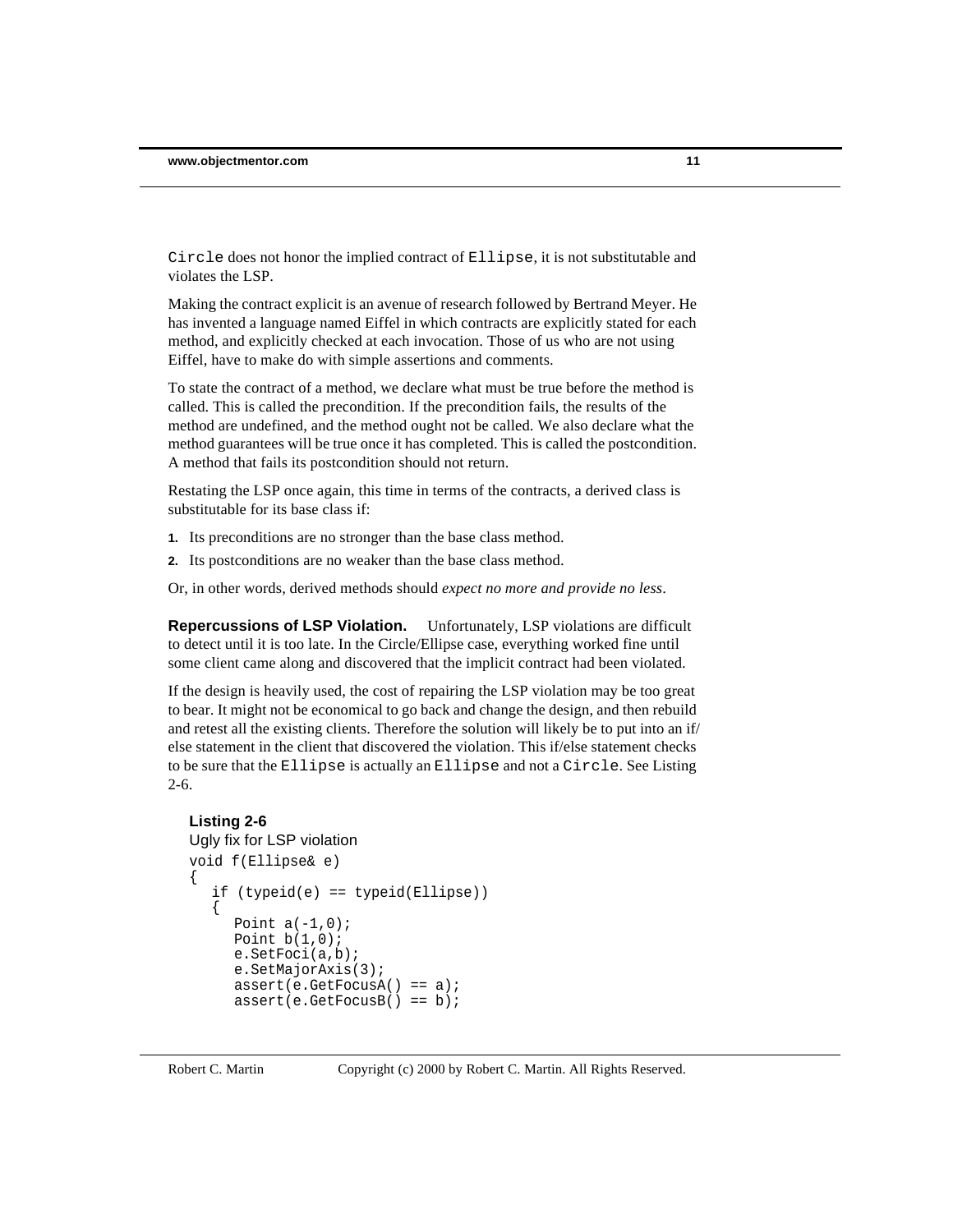```
assert(e.GetMajorAxis() == 3);
   }
   else
      throw NotAnEllipse(e);
}
Listing 2-6
Ugly fix for LSP violation
```
Careful examination of Listing 2-6 will show it to be a violation of the OCP. Now, whenever some new derivative of Ellipse is created, this function will have to be checked to see if it should be allowed to operate upon it. *Thus, violations of LSP are latent violations of OCP*.

# **The Dependency Inversion Principle (DIP)<sup>1</sup>**

*Depend upon Abstractions. Do not depend upon concretions.*

If the OCP states the goal of OO architecture, the DIP states the primary mechanism. Dependency Inversion is the strategy of depending upon interfaces or abstract functions and classes, rather than upon concrete functions and classes. This principle is the enabling force behind component design, COM, CORBA, EJB, etc.

Procedural designs exhibit a particular kind of dependency structure. As Figure 2-17 shows, this structure starts at the top and points down towards details. High level modules depend upon lower level modules, which depend upon yet lower level modules, etc..

A little thought should expose this dependency structure as intrinsically weak. The high level modules deal with the high level policies of the application. These policies generally care little about the details that implement them. Why then, must these high level modules directly depend upon those implementation modules?

An object oriented architecture shows a very different dependency structure, one in which the majority of dependencies point towards abstractions. Morevoer, the modules that contain detailed implementation are no longer depended upon, rather they *depend themselves* upon abstractions. Thus the dependency upon them has been *inverted*. See Figure 2-18.

**Depending upon Abstractions.** The implication of this principle is quite simple. Every dependency in the design should target an interface, or an abstract class. No dependency should target a concrete class.

<sup>1.</sup> [DIP97]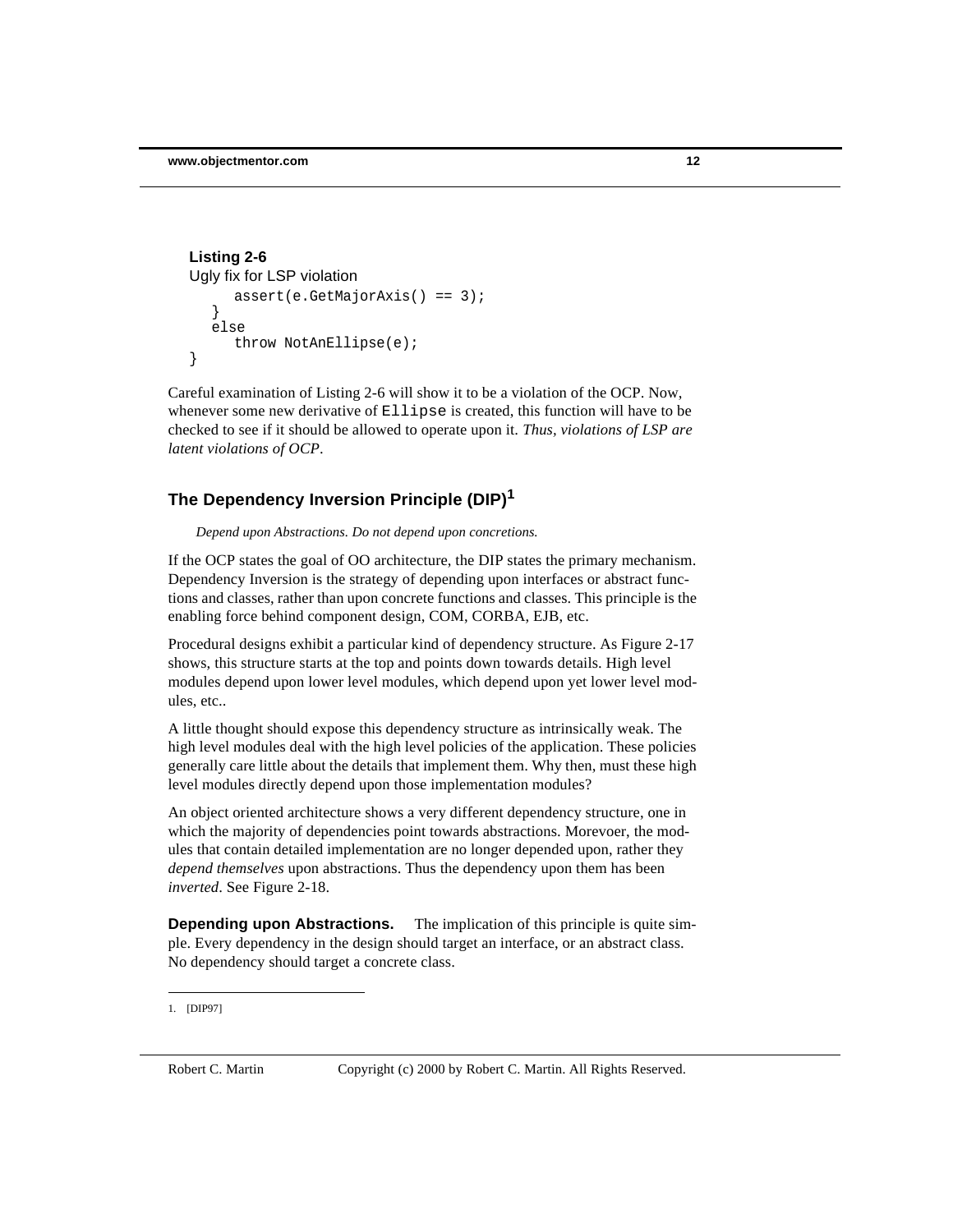

#### **Figure 2-17**

Dependency Structure of a Procedural Architecture



# **Figure 2-18**

Dependency Structure of an Object Oriented Architecture

Clearly such a restriction is draconian, and there are mitigating circumstatnces that we will explore momentarily. But, as much as is feasible, the principle should be followed. The reason is simple, concrete things change alot, abstract things change much less frequently. Morevoer, abstractions are "hinge points", they represent the places where the design can bend or be extended, without themselves being modified (OCP).

Robert C. Martin Copyright (c) 2000 by Robert C. Martin. All Rights Reserved.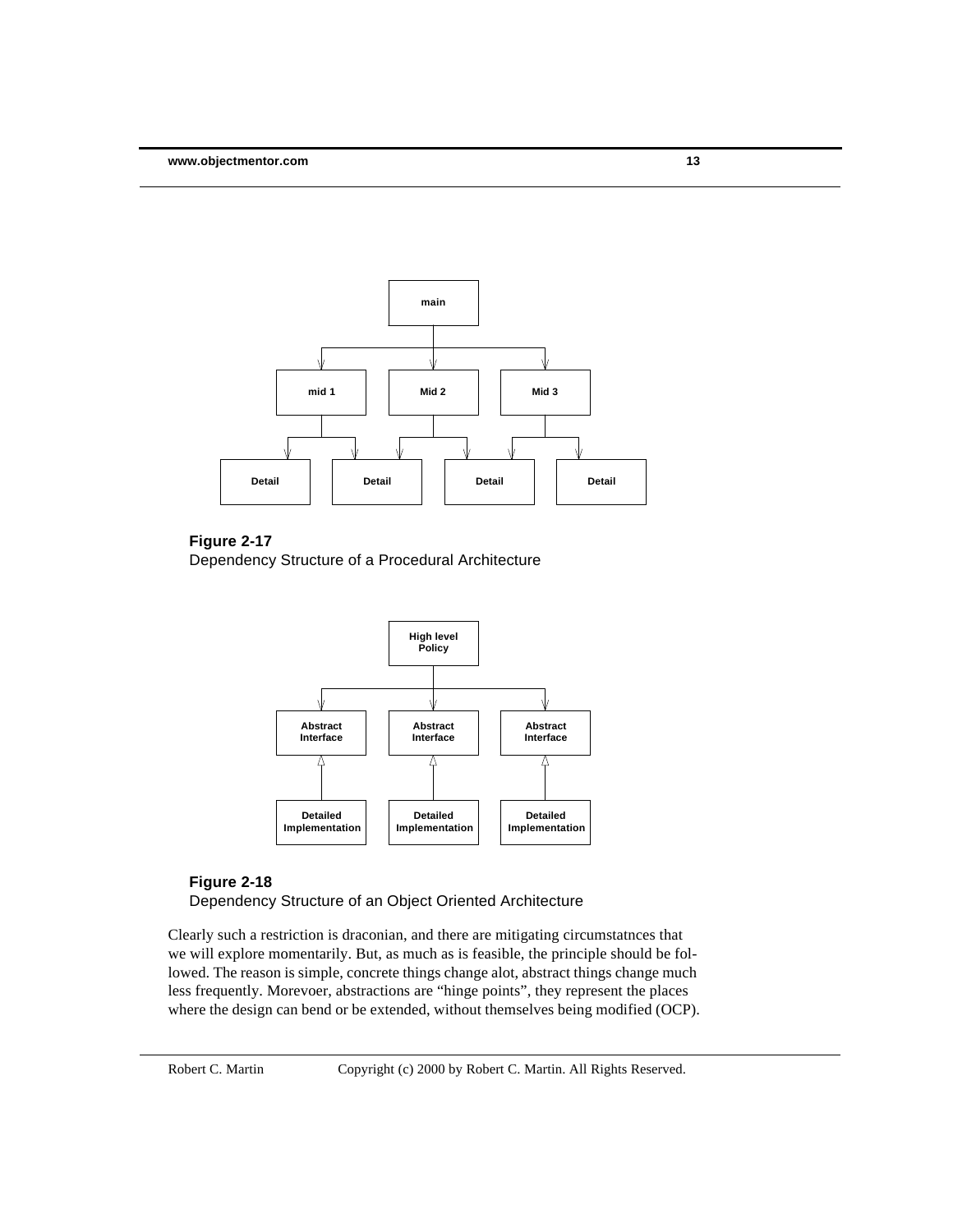Substrates such as COM enforce this principle, at least between components. The only visible part of a COM component is its abstract interface. Thus, in COM, there is little escape from the DIP.

**Mitigating Forces.** One motivation behind the DIP is to prevent you from depending upon volatile modules. The DIP makes the assumption that anything concrete is volatile. While this is frequently so, especially in early development, there are exceptions. For example, the  $string$ . h standard C library is very concrete, but is not at all volatile. Depending upon it in an ANSI string environment is not harmful. Likewise, if you have tried and true modules that are concrete, but not volatile, depending upon them is not so bad. Since they are not likely to change, they are not likely to inject volatility into your design.

Take care however. A dependency upon string.h could turn very ugly when the requirements for the project forced you to change to UNICODE characters. Non-volatility is not a replacement for the substitutability of an abstract interface.

**Object Creation.** One of the most common places that designs depend upon concrete classes is when those designs create instances. By definition, you cannot create instances of abstract classes. Thus, to create an instance, you must depend upon a concrete class.

Creation of instances can happen all through the architecture of the design. Thus, it might seem that there is no escape and that the entire architecture will be littered with dependencies upon concrete classes. However, there is an elegant solution to this problem named ABSTRACTFACTORY<sup>1</sup> -- a design pattern that we'll be examining in more detail towards the end of this chapter.

# **The Interface Segregation Principle (ISP)<sup>2</sup>**

*Many client specific interfaces are better than one general purpose interface*

The ISP is another one of the enabling technologies supporting component substrates such as COM. Without it, components and classes would be much less useful and portable.

The essence of the principle is quite simple. If you have a class that has several clients, rather than loading the class with all the methods that the clients need, create specific interfaces for each client and multiply inherit them into the class.

<sup>1.</sup> [GOF96] p??

<sup>2.</sup> [ISP97]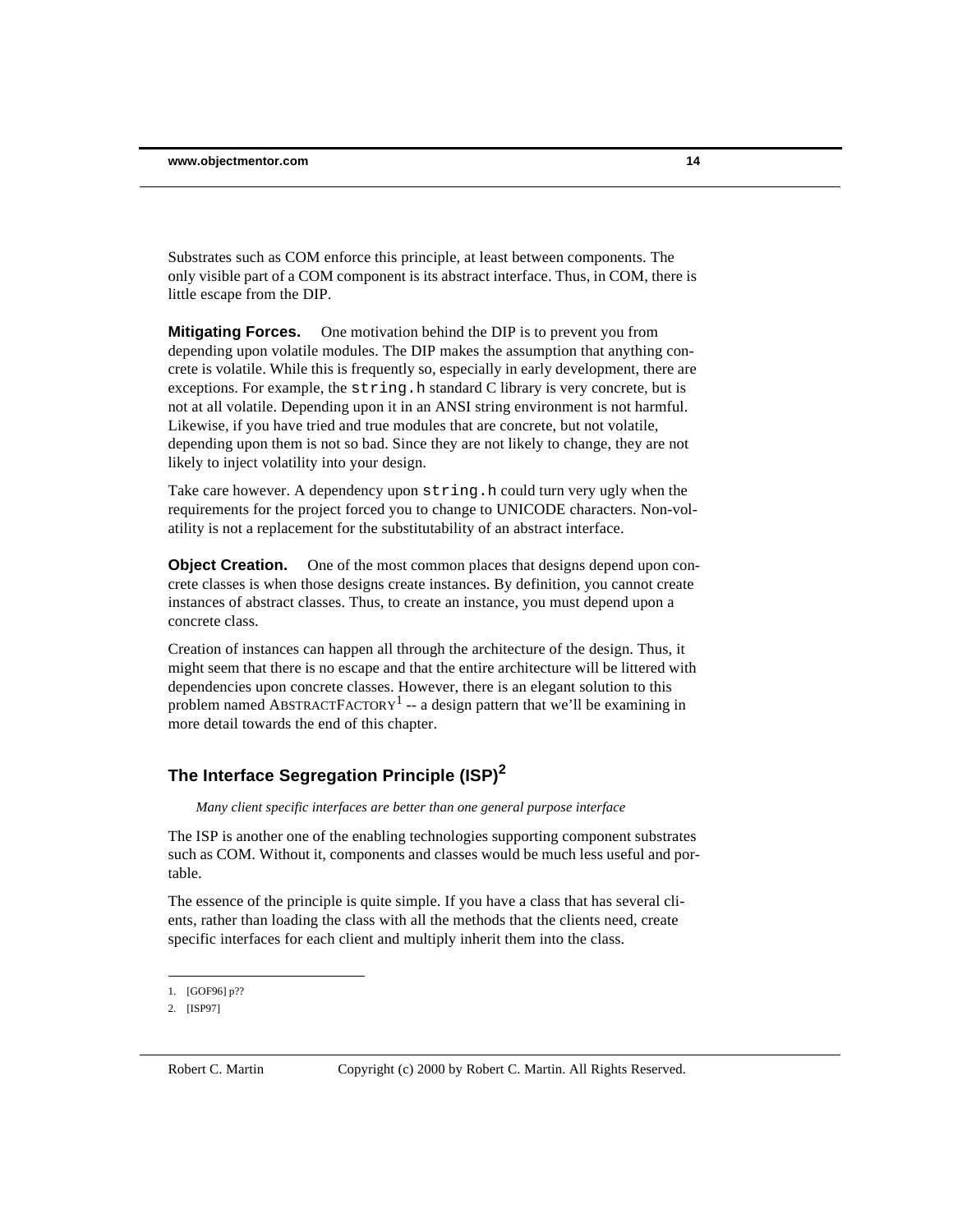Figure 2-19 shows a class with many clients, and one large interface to serve them all. Note that whenever a change is made to one of the methods that ClientA calls, ClientB and ClientC may be affected. It may be necessary to recompile and redeploy them. This is unfortunate.



#### **Figure 2-19**

Fat Service with Integrated Interfaces

A better technique is shown in Figure 2-20. The methods needed by each client are placed in special interfaces that are specific to that client. Those interfaces are multiply inherited by the Service class, and implemented there.

If the interface for ClientA needs to change, ClientB and ClientC will remain unaffected. They will not have to be recompiled or redeployed.

**What does Client Specific Mean?** The ISP does not recommend that every class that uses a service have its own special interface class that the service must inherit from. If that were the case, the service would depend upon each and every client in a bizarre and unhealthy way. Rather, clients should be categorized by their type, and interfaces for each type of client should be created.

If two or more different client types need the same method, the method should be added to both of their interfaces. This is neither harmful nor confusing to the client.

**Changing Interfaces.** When object oriented applications are maintained, the interfaces to existing classes and components often change. There are times when these changes have a huge impact and force the recompilation and redeployment of a very large part of the design. This impact can be mitigated by adding new interfaces to existing objects, rather than changing the existing interface. Clients of the old inter-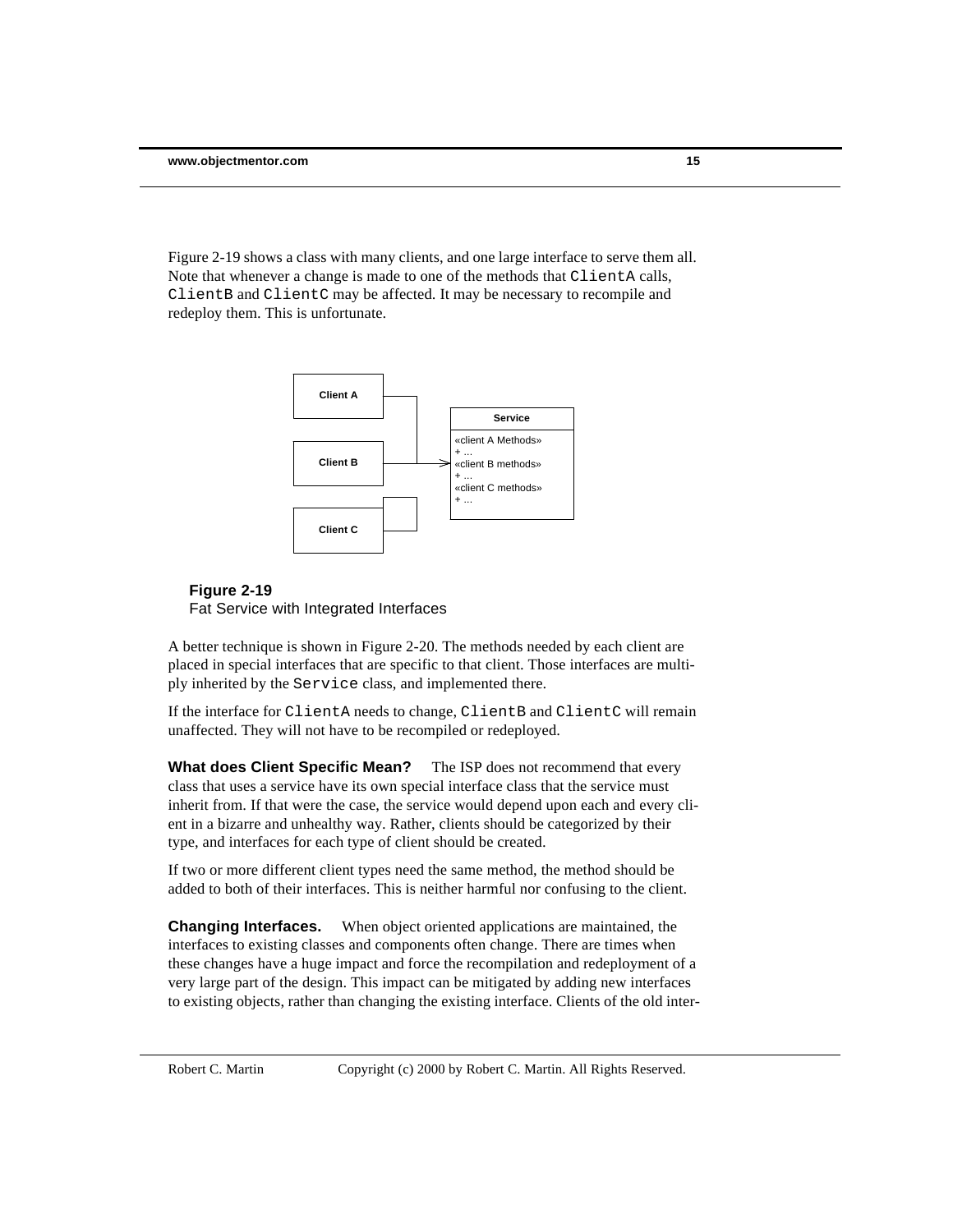

#### **Figure 2-20** Segregated Interfaces

face that wish to access methods of the new interface, can query the object for that interface as shown in the following code.

```
void Client(Service* s)
{
  if (NewService* ns = dynamic_cast<NewService*>(s))
  {
     // use the new service interface
  }
}
```
As with all principles, care must be taken not to overdo it. The specter of a class with hundreds of different interfaces, some segregated by client and other segregated by version, would be frightening indeed.

# **Principles of Package Architecture**

Classes are a necessary, but insufficient, means of organizing a design. The larger granularity of packages are needed to help bring order. But how do we choose which classes belong in which packages. Below are three principles known as the *Package Cohesion Principles*, that attempt to help the software architect.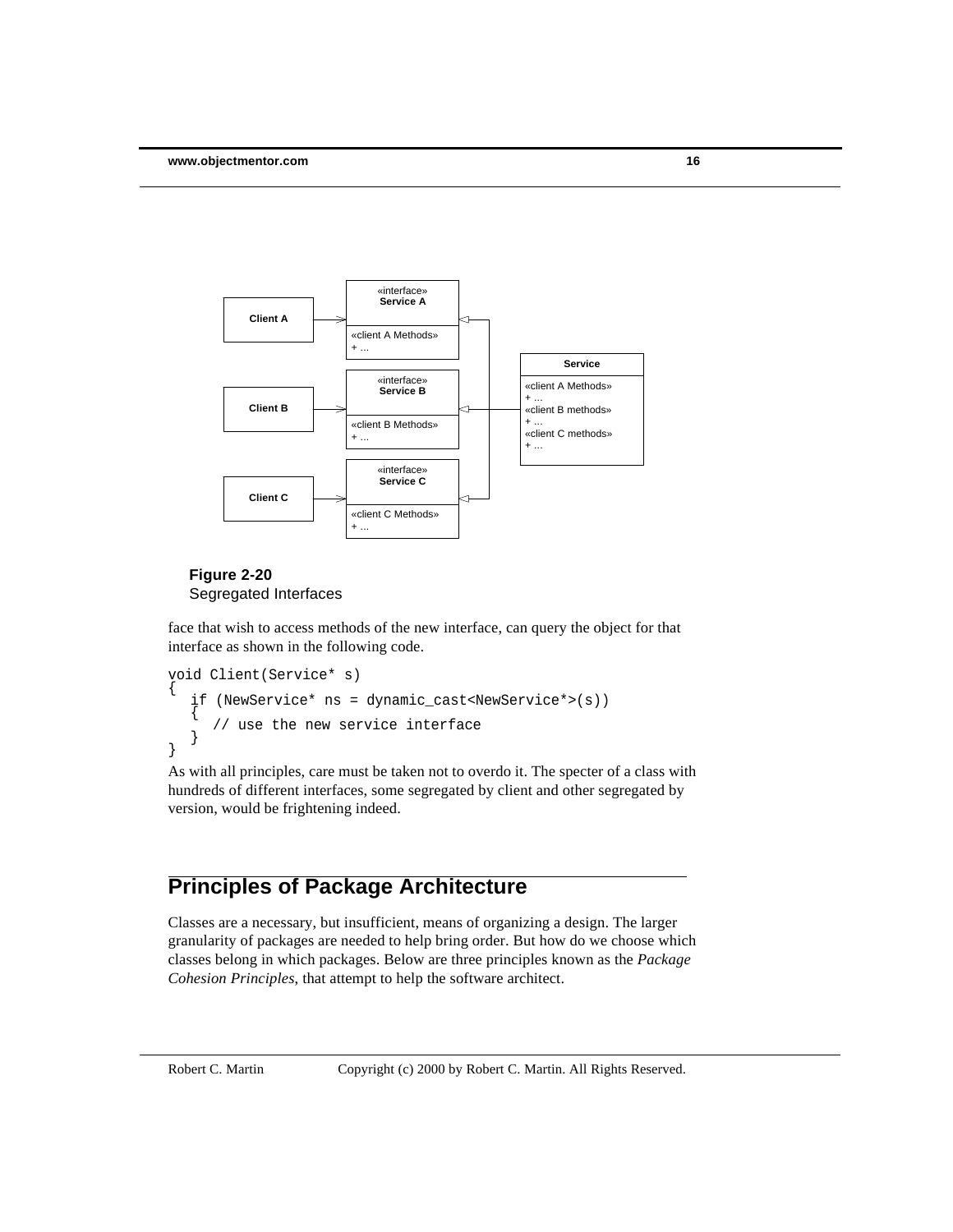#### **The Release Reuse Equivalency Principle (REP)<sup>1</sup>**

*The granule of reuse is the granule of release.*

A reusable element, be it a component, a class, or a cluster of classes, cannot be reused unless it is managed by a release system of some kind. Users will be unwilling to use the element if they are forced to upgrade every time the author changes it. Thus. even though the author has released a new version of his reusable element, he must be willing to support and maintain older versions while his customers go about the slow business of getting ready to upgrade. Thus, clients will refuse to reuse an element unless the author promises to keep track of version numbers, and maintain old versions for awhile.

Therefore, one criterion for grouping classes into packages is reuse. Since packages are the unit of release, they are also the unit of reuse. Therefore architects would do well to group reusable classes together into packages.

#### **The Common Closure Principle (CCP)<sup>2</sup>**

*Classes that change together, belong together.*

A large development project is subdivided into a large network of interelated packages. The work to manage, test, and release those packages is non-trivial. The more packages that change in any given release, the greater the work to rebuild, test, and deploy the release. Therefore we would like to minimze the number of packages that are changed in any given release cycle of the product.

To achieve this, we group together classes that we think will change together. This requires a certain amount of precience since we must anticipate the kinds of changes that are likely. Still, when we group classes that change together into the same packages, then the package impact from release to release will be minimzed.

## **The Common Reuse Principle (CRP)<sup>3</sup>**

*Classes that aren't reused together should not be grouped together.*

A dependency upon a package is a dependency upon everything within the package. When a package changes, and its release number is bumped, all clients of that pack-

<sup>1.</sup> [Granularity97]

<sup>2.</sup> [Granularity97]

<sup>3.</sup> [Granularity97]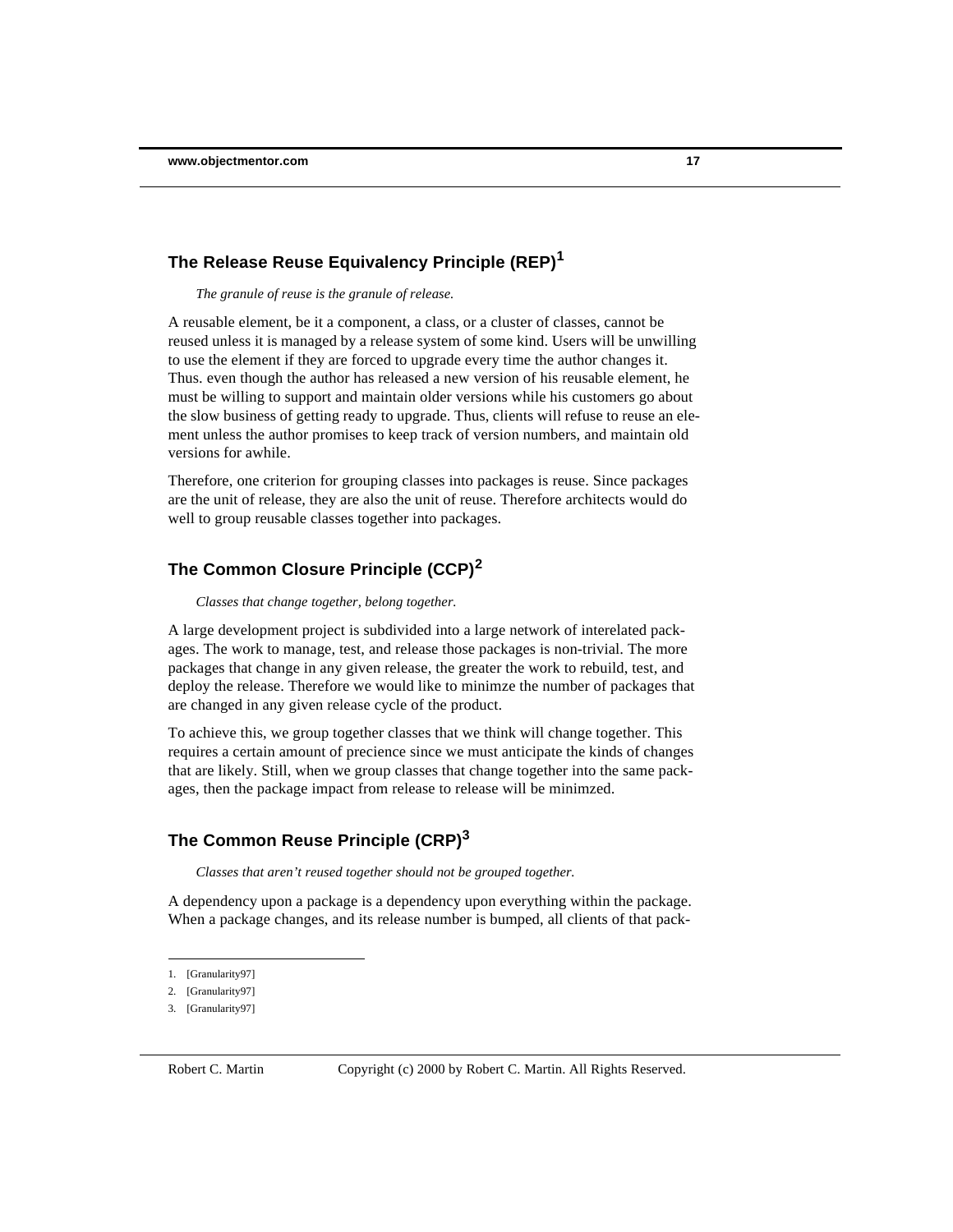age must verify that they work with the new package -- even if nothing they used within the package actually changed.

We frequently experience this when our OS vendor releases a new operating system. We have to upgrade sooner or later, because the vendor will not support the old version forever. So even though nothing of interest to us changed in the new release, we must go through the effort of upgrading and revalidating.

The same can happen with packages if classes that are not used together are grouped together. Changes to a class that I don't care about will still force a new release of the package, and still cause me to go through the effort of upgrading and revalidating.

#### **Tension between the Package Cohesion Principles**

These three principles are mutually exclusive. They cannot simultaneously be satisfied. That is because each principle benefits a different group of people. The REP and CRP makes life easy for reusers, whereas the CCP makes life easier for maintainers. The CCP strives to make packages as large as possible (after all, if all the classes live in just one package, then only one package will ever change). The CRP, however, tries to make packages very small.

Fortunately, packages are not fixed in stone. Indeed, it is the nature of packages to shift and jitter during the course of development. Early in a project, architects may set up the package structure such that CCP dominates and develoipment and maintenance is aided. Later, as the architecture stabilizes, the architects may refactor the package structure to maximize REP and CRP for the external reusers.

#### **The Package Coupling Principles.**

The next three packages govern the interlationships between packages. Applications tend to be large networks of interlated packages. The rules that govern these interrelationship are some of the most important rules in object oriented architecture.

## **The Acyclic Dependencies Principle (ADP)<sup>1</sup>**

*The dependencies betwen packages must not form cycles.*

Since packages are the granule of release, they also tend to focus manpower. Engineers will typically work inside a single package rather than working on dozens. This tedency is amplified by the package cohesion principles, since they tend to group

<sup>1.</sup> [Granularity97]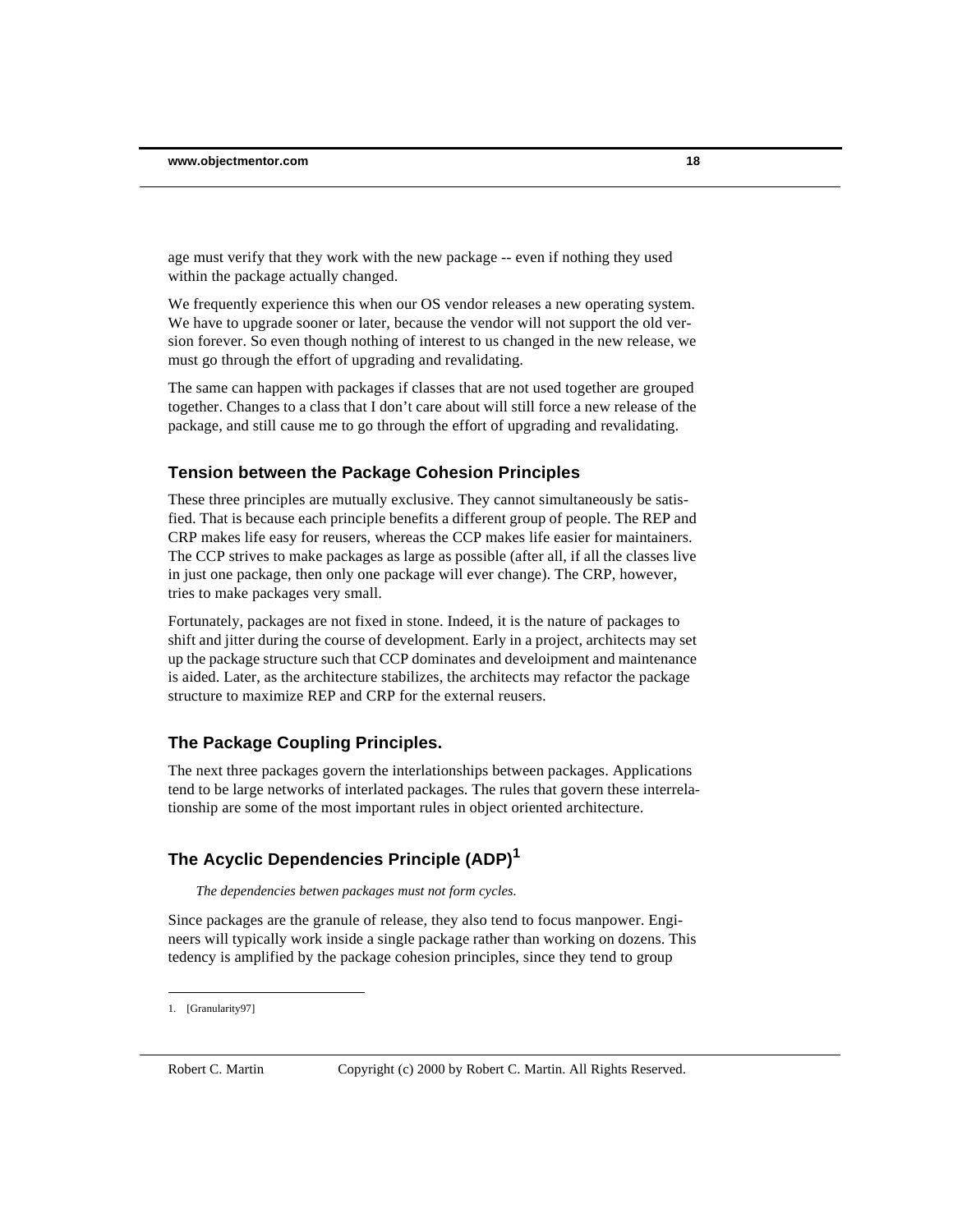together those classes that are related. Thus, engineers will find that their changes are directed into just a few package. Once those changes are made, they can release those packages to the rest of the project.

Before they can do this release, however, they must test that the package works. To do that, they must compile and build it with all the packages that it depends upon. Hopefully this number is small.

Consider Figure 2-21. Astute readers will recognize that there are a number of flaws in the architecture. The DIP seems to have been abandoned, and along with it the OCP. The GUI depends directly upon the communications package, and apparently is reponsible for transporting data to the analysis package. Yuk.





Still, lets use this rather ugly structure for some examples. Consider what would be required to release the Protocol package. The engineers would have to build it with the latest release of the CommError package, and run their tests. Protocol has no other dependencies, so no other package is needed. This is nice. We can test and release with a minimal amount of work.

Robert C. Martin Copyright (c) 2000 by Robert C. Martin. All Rights Reserved.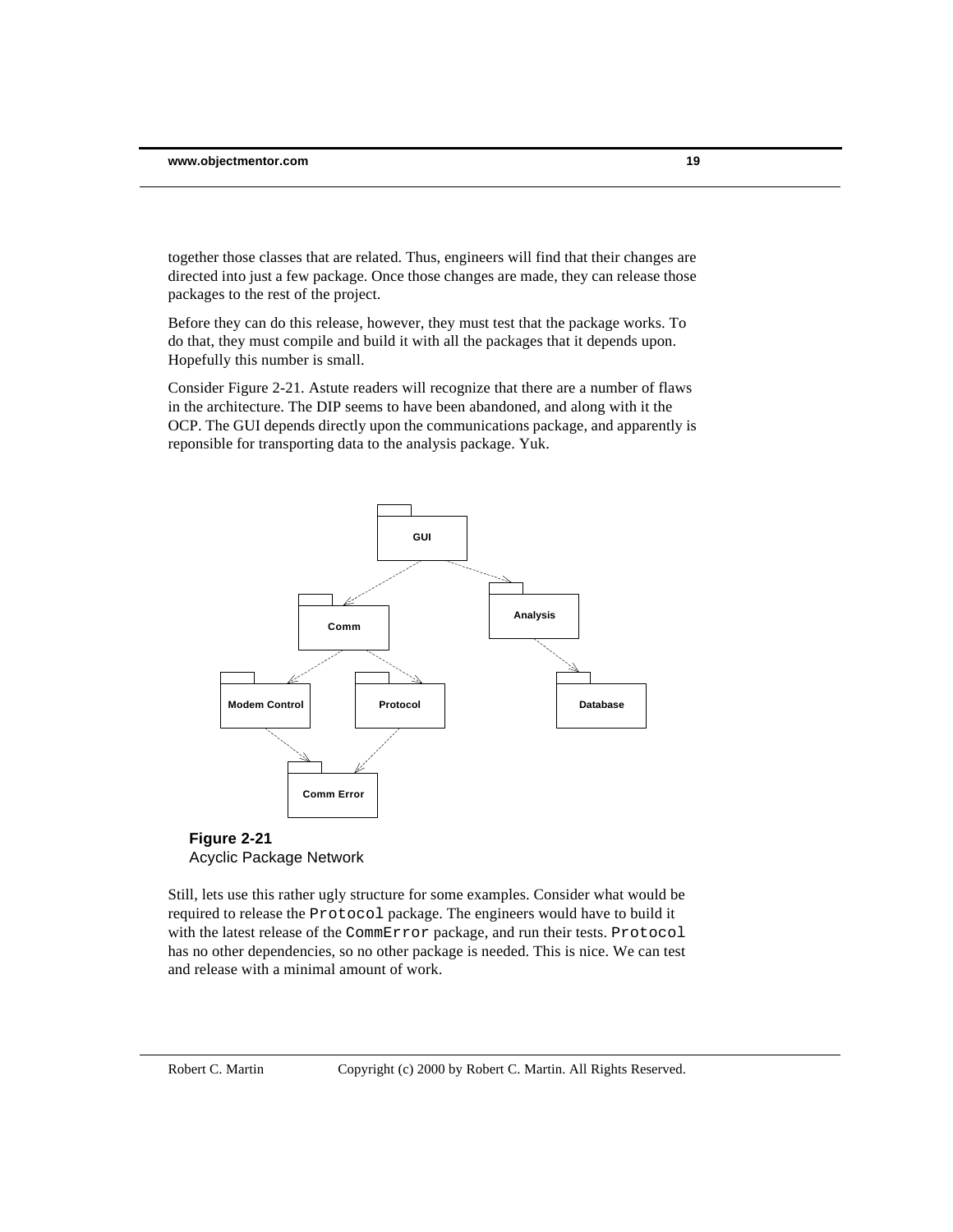**A Cycle Creeps In.** But now lets say that I am an engineer working on the CommError package. I have decided that I need to display a message on the screen. Since the screen is controlled by the GUI, I send a message to one of the GUI objects to get my message up on the screen. This means that I have made CommError dependent upon GUI. See Figure 2-22.



#### **Figure 2-22**

A cycle has been added.

Now what happens when the guys who are working on Protocol want to release their package. They have to build their test suite with CommError, GUI, Comm, ModemControl, Analysis, and Database! This is clearly disastrous. The workload of the engineers has been increased by an abhorent amount, due to one single little dependency that got out of control.

This means that someone needs to be watching the package dependency structure with regularity, and breaking cycles wherever they appear. Otherwise the transitive dependencies between modules will cause every module to depend upon every other module.

**Breaking a Cycle.** Cycles can be broken in two ways. The first involves creating a new package, and the second makes use of the DIP and ISP.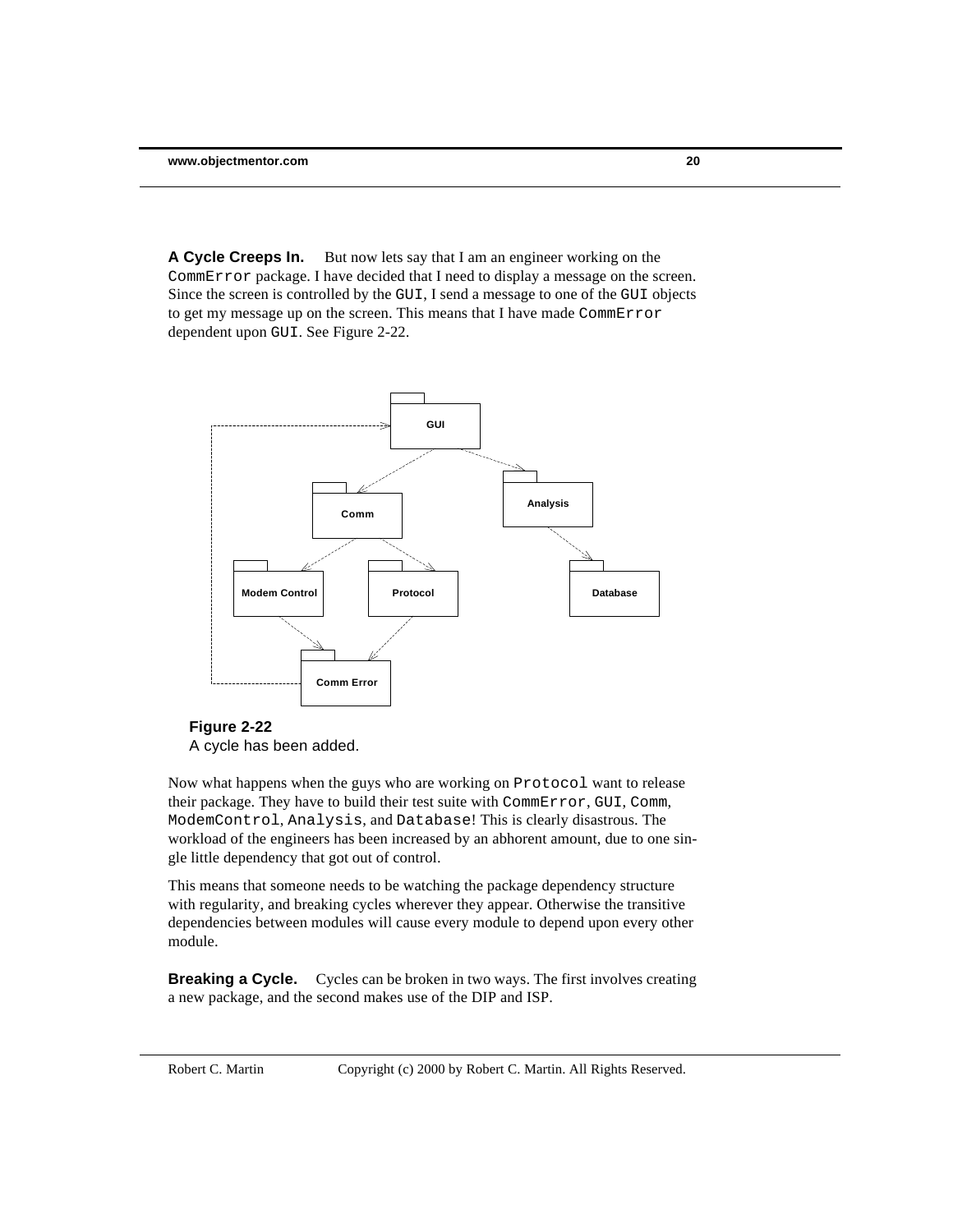Figure 2-23 shows how to break the cycle by adding a new package. The classes that CommError needed are pulled out of GUI and placed in a new package named MessageManager. Both GUI and CommError are made to depend upon this new package.





This is an example of how the package structure tends to jitter and shift during development. New package come into existence, and classes move from old package to new packages, to help break cycles.

Figure 2-24 shows a before and after picture of the other technique for breaking cycles. Here we see two packages that are bound by a cycle. Class A depends upon class X, and class Y depends upon class B. We break the cycle by inverting the dependency between Y and B. This is done by adding a new interface, BY, to B. This interface has all the methods that Y needs. Y uses this interface and B implements it.

Notice the placement of BY. It is placed in the package with the class that uses it. This is a pattern that you will see repeated throughout the case studies that deal with pack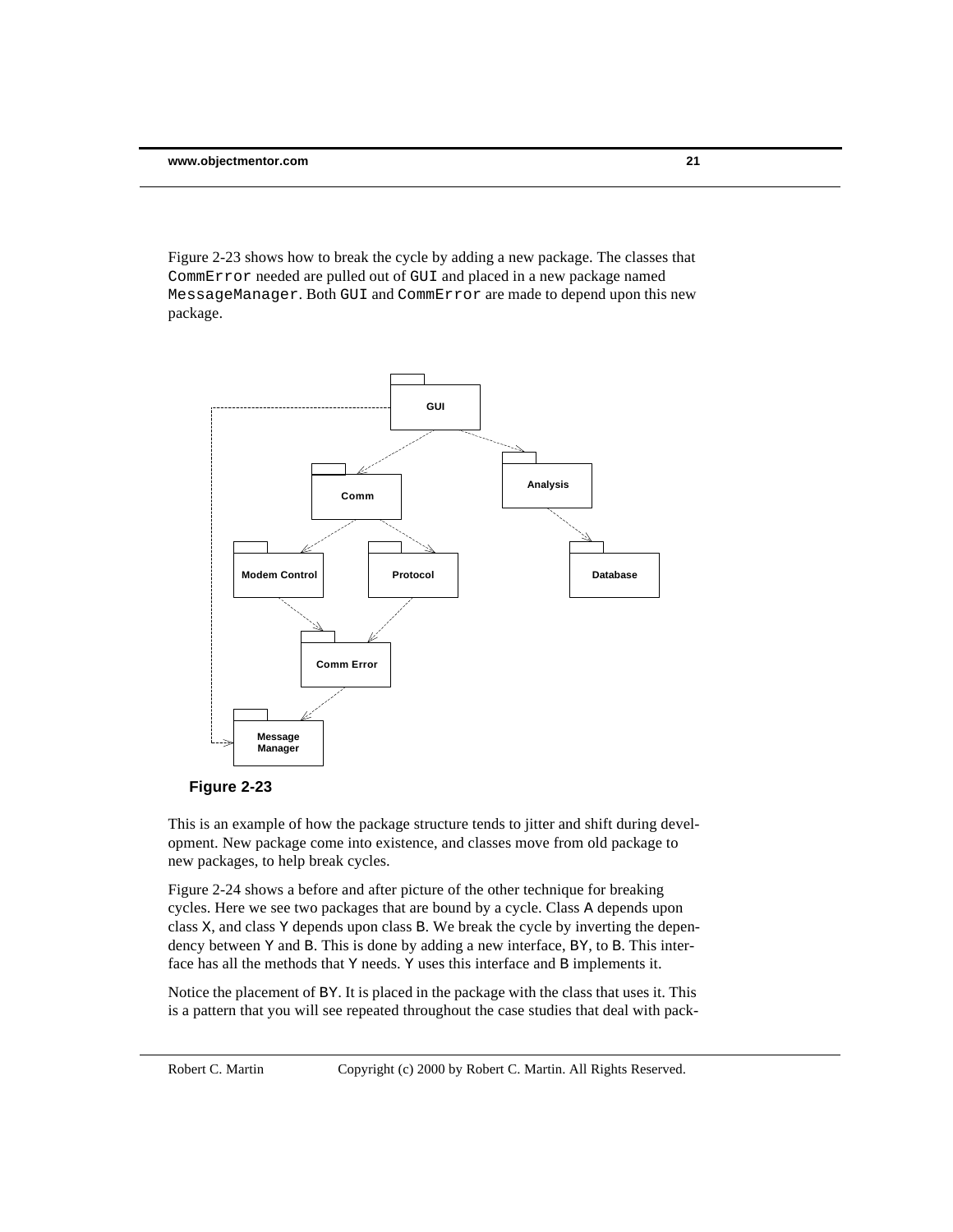ages. Interfaces are very often included in the package that uses them, rather than in the package that implements them.





# **The Stable Dependencies Principle (SDP)<sup>1</sup>**

*Depend in the direction of stability.*

Though this seems to be an obvious principle, there is quite a bit we can say about it. Stability is not always well understood.

**Stability.** What is meant by stability? Stand a penny on its side. Is it stable in that position? Likely you'd say not. However, unless disturbed, it will remain in that posi-

<sup>1.</sup> [Stability97]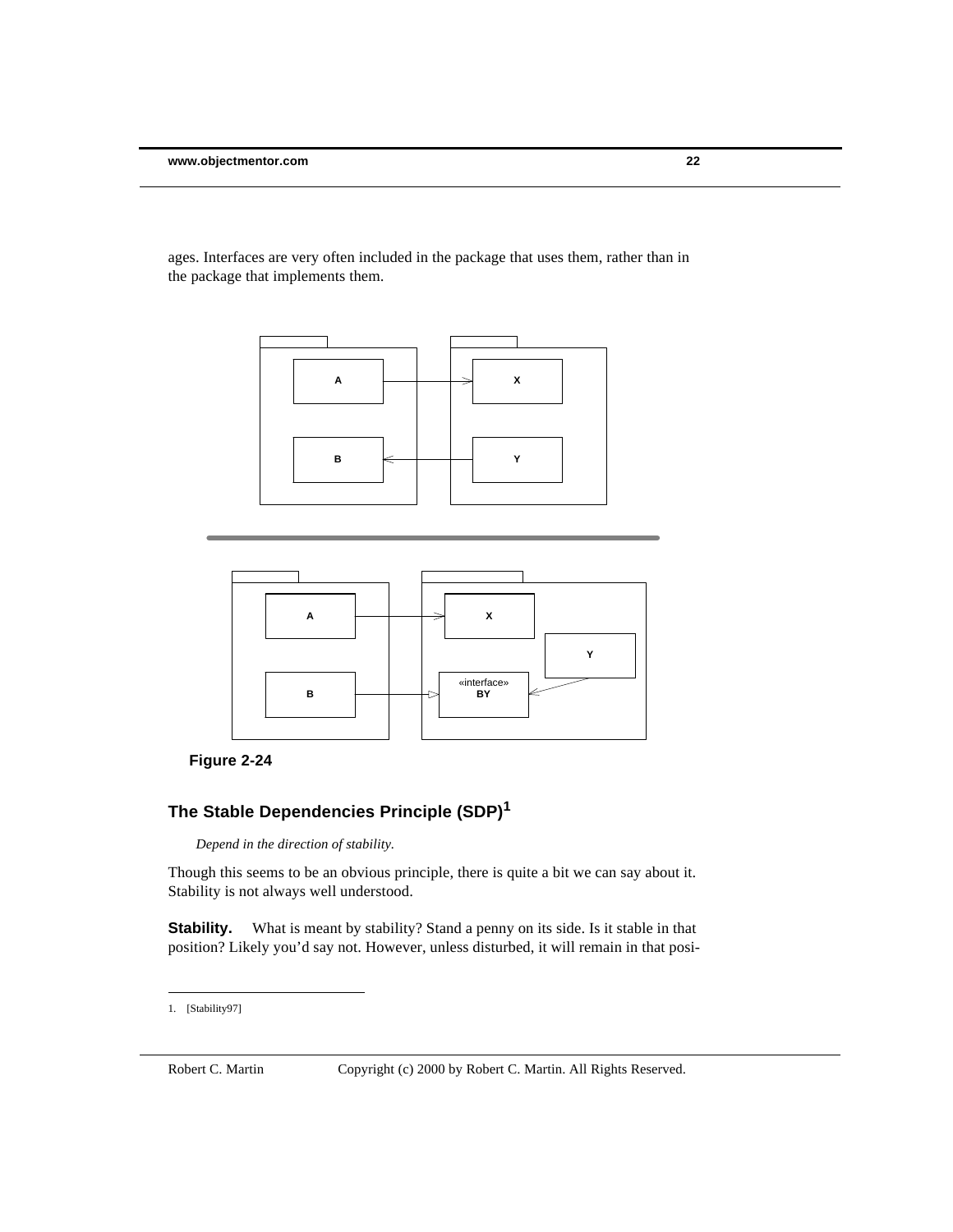tion for a very very long time. Thus stability has nothing direclty to do with frequency of change. The penny is not changing, but it is hard to think of it as stable.

Stability is related to the amount of work required to make a change. The penny is not stable because it requires very little work to topple it. On the other hand, a table is very stable because it takes a considerable amount of effort to turn it over.

How does this relate to software? There are many factors that make a software package hard to change. Its size, complexity, clarity, etc. We are going to ignore all those factors and focus upon something different. One sure way to make a software package difficult to change, is to make lots of other software packages depend upon it. A package with lots of incomming dependencies is very stable because it requires a great deal of work to reconcile any changes with all the dependent packages.



**Figure 2-25** X is a stable package

Figure 2-25 shows X: a stable package. This package has three packages depending upon it, and therefore it has three good reasons not to change. We say that it is *responsible* to those three packages. On the other hand, X depends upon nothing, so it has no external influence to make it change. We say it is *independent*.

Figure 2-26, on the other hand, shows a very instable package. Y has no other packages depending upon it; we say that it is irresponsible. Y also has three packages that it depends upon, so changes may come from three external sources. We say that Y is dependent.

**Stability Metrics.** We can calculate the stability of a package using a trio of simple metrics.

*Ca* Afferent Coupling. The number of classes outside the package that depend upon classes inside the package. (i.e. incomming dependencies)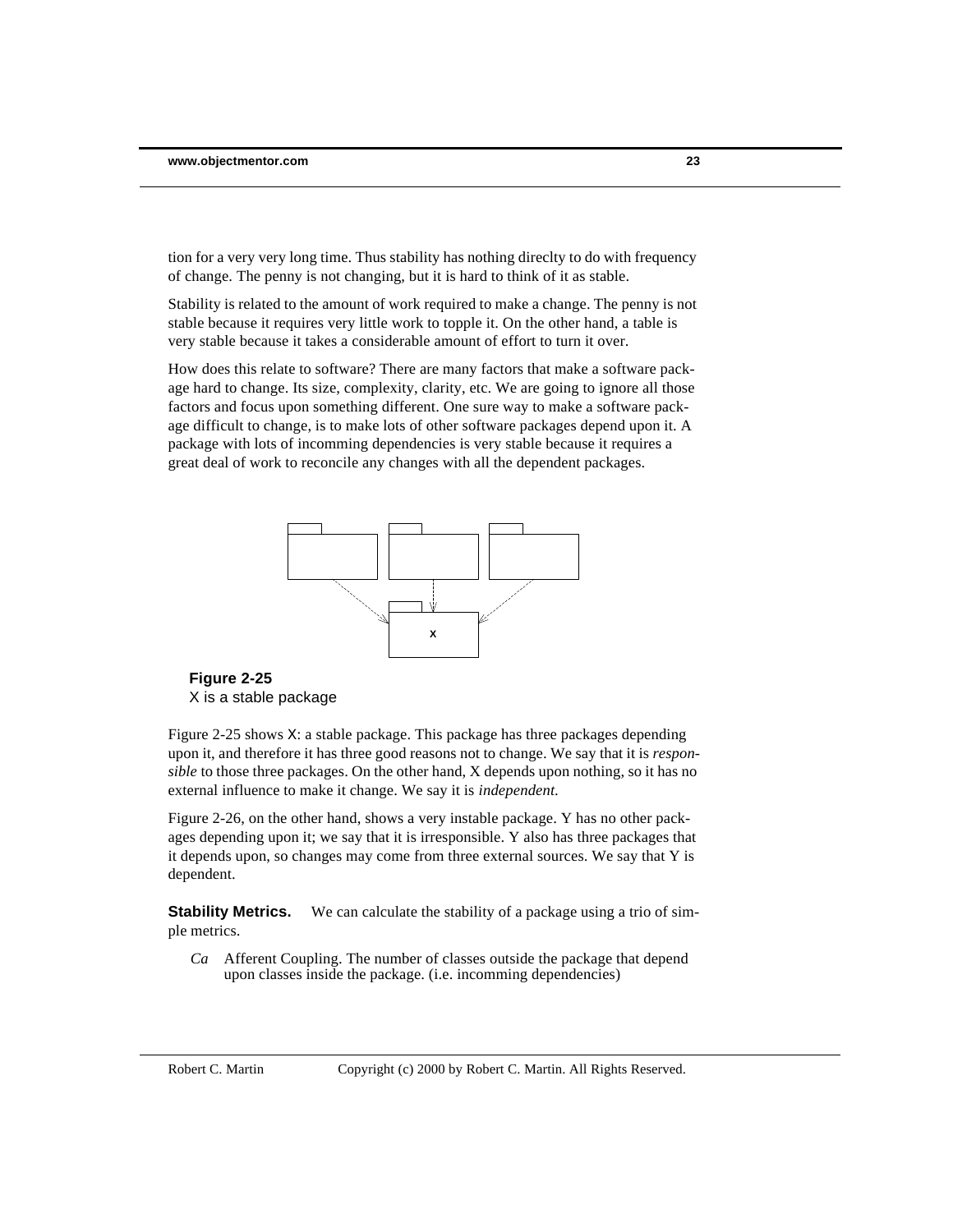

#### **Figure 2-26** Y is instable.

- *Ce* Efferent Coupling. The number of classes outside the package that classes inside the package depend upon. (i.e. outgoing dependencies)
- *I* Instability.  $I = \frac{Ce}{\sqrt{Ce}}$ . This is a metric that has the range: [0,1].  $=\frac{Ce}{Ca + Ce}$

If there are no outgoing dependencies, then I will be zero and the package is stable. If there are no incomming dependencies then I will be one and the package is instable.

Now we can rephrase the SDP as follows: "Depend upon packages whose I metric is lower than yours."

**Rationale.** Should all software be stable? One of the most important attributes of well designed software is ease of change. Software that is flexible in the presence of changing requirements is thought well of. Yet that software is instable by our definition. Indeed, we greatly desire that portions of our software be instable. We want certain modules to be easy to change so that when requirements drift, the design can respond with ease.

Figure 2-27 shows how the SDP can be violated. Flexible is a package that we intend to be easy to change. We want Flexible to be instable. However, some engineer, working in the package named Stable, hung a dependency upon Flexible. This violates the SDP since the I metric for Stable is much lower than the I metric for Flexible. As a result, Flexible will no longer be easy to change. A change to Flexible will force us to deal with Stable and all its dependents.

# **The Stable Abstractions Principle (SAP)<sup>1</sup>**

*Stable packages should be abstract packages.*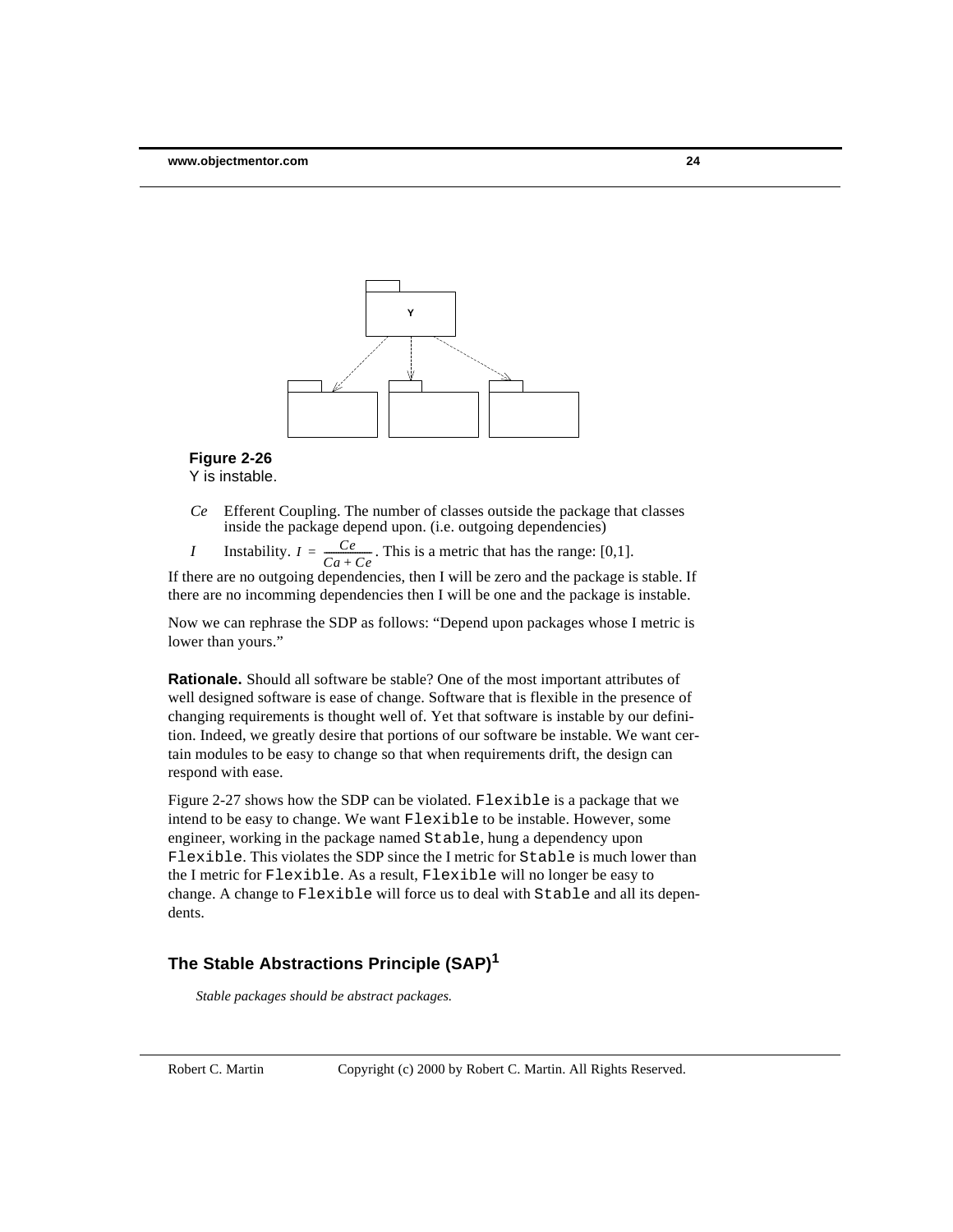



We can envision the packages structure of our application as a set of interconnected packages with instable packages at the top, and stable packages on the bottom. In this view, all dependencies point downwards.

Those packages at the top are instable and flexible. But those at the bottom are very difficult to change. And this leads us to a dilemma: Do we want packages in our design that are hard to change?

Clearly, the more packages that are hard to change, the less flexible our overall design will be. However, there is a loophole we can crawl through. The highly stable packages at the bottom of the dependency network may be very difficult to change, but according to the OCP they do not have to be difficult to extend!

If the stable packages at the bottom are also highly abstract, then they can be easily extended. This means that it is possible to compose our application from instable packages that are easy to change, and stable packages that are easy to extend. This is a good thing.

Thus, the SAP is just a restatement of the DIP. It states the packages that are the most depended upon (i.e. stable) should also be the most abstract. But how do we meaure abstractness?

**The Abstractness Metrics.** We can derive another trio of metrics to help us calculate abstractness.

<sup>1.</sup> [Stability97]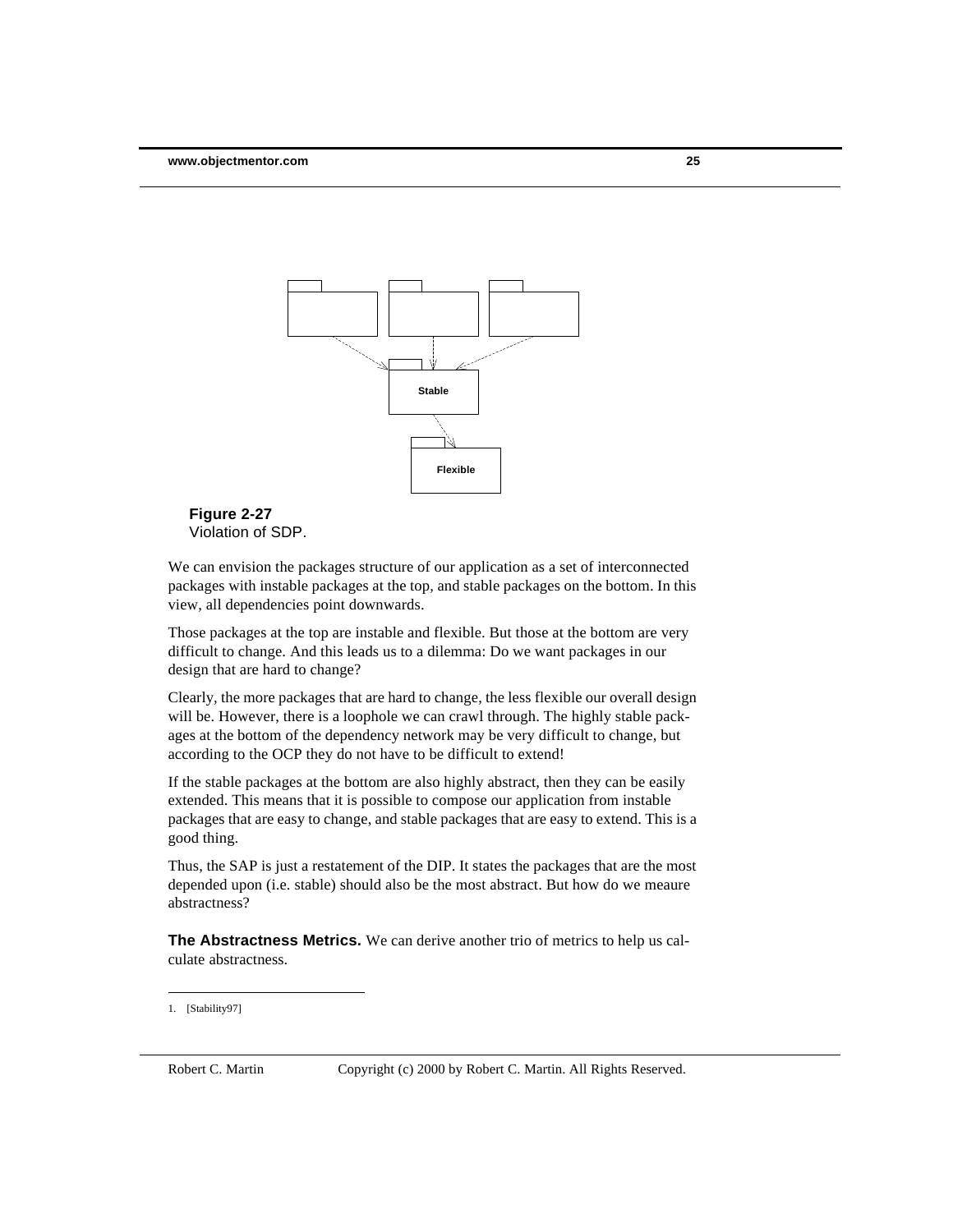- *Nc* Number of classes in the package.
- *Na* Number of abstract classes in the package. Remember, an abstract class is a class with at least one pure interface, and cannot be instantiated.
- *A* Abstractness.  $A = \frac{Na}{N}$  $=\frac{N\mu}{Nc}$

The A metric has a range of  $[0,1]$ , just like the I metric. A value of zero means that the package contains no abstract classes. A value of one means that the package contains nothing but abstract classes.

**The I vs A graph.** The SAP can now be restated in terms of the I and A metrics: I should increase as A decreases. That is, concrete packages should be instable while abstract packages should be stable. We can plot this graphically on the A vs I graph. See Figure 2-28.





It seems clear that packages should appear at either of the two black dots on Figure 2- 28. Those at the upper left are completely abstract and very stable. Those at the lower right are completely concrete and very instable. This is just the way we like it. However what about package X in Figure 2-29? Where should it go?

Robert C. Martin Copyright (c) 2000 by Robert C. Martin. All Rights Reserved.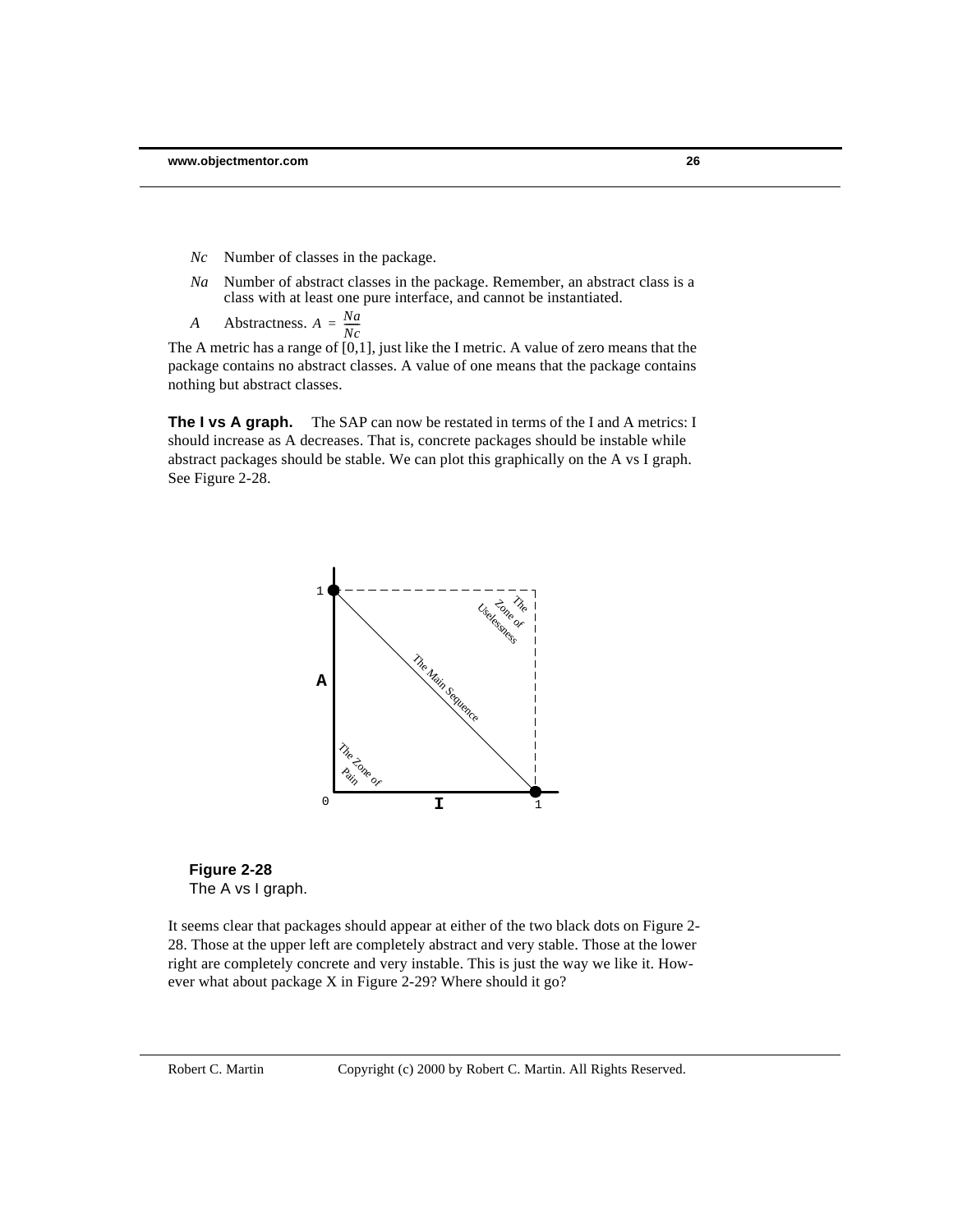



We can determine where we want Package X, by looking at where we don't want it to go. The upper right corner of the AI graph represents packages that are highly abstract and that nobody depends upon. This is the zone of uselessness. Certainly we don't want X to live there. On the other hand, the the lower left point of the AI graph represents packages that are concrete and have lots of incomming dependencies. This point represents the worst case for a package. Since the elements there are concrete, they cannot be extended the way abstract entities can; and since they have lots of incomming dependencies, the change will be very painful. This is the zone of pain, and we certainly don't want our package to live there.

Maximizing the distance between these two zones gives us a line called the *main sequence*. We'd like our packages to sit on this line if at all possible. A position on this line means that the package is abstract in proportion to its incomming dependencies and is concrete in proportion to its outgoing dependencies. In other words, the classes in such a package are conforming to the DIP.

**Distance Metrics.** This leaves us one more set of metrics to examine. Given the A and I values of any package, we'd like to know how far that package is from the main sequence.

D Distance. 
$$
D = \frac{|A + I - 1|}{\sqrt{2}}
$$
. This ranges from [0,-0.707].

D' Normalized Distance.  $D' = |A + I - 1|$ . This metric is much more convenient than D since it ranges from [0,1]. Zero indicates that the package is directly on the main sequence. One indicates that the package is as far away as possible from the main sequence.

These metrics measure object oriented architecture. They are imperfect, and reliance upon them as the sole indicator of a sturdy architecture would be foolhardy. However, they can be, and have been, used to help measure the dependency structure of an application.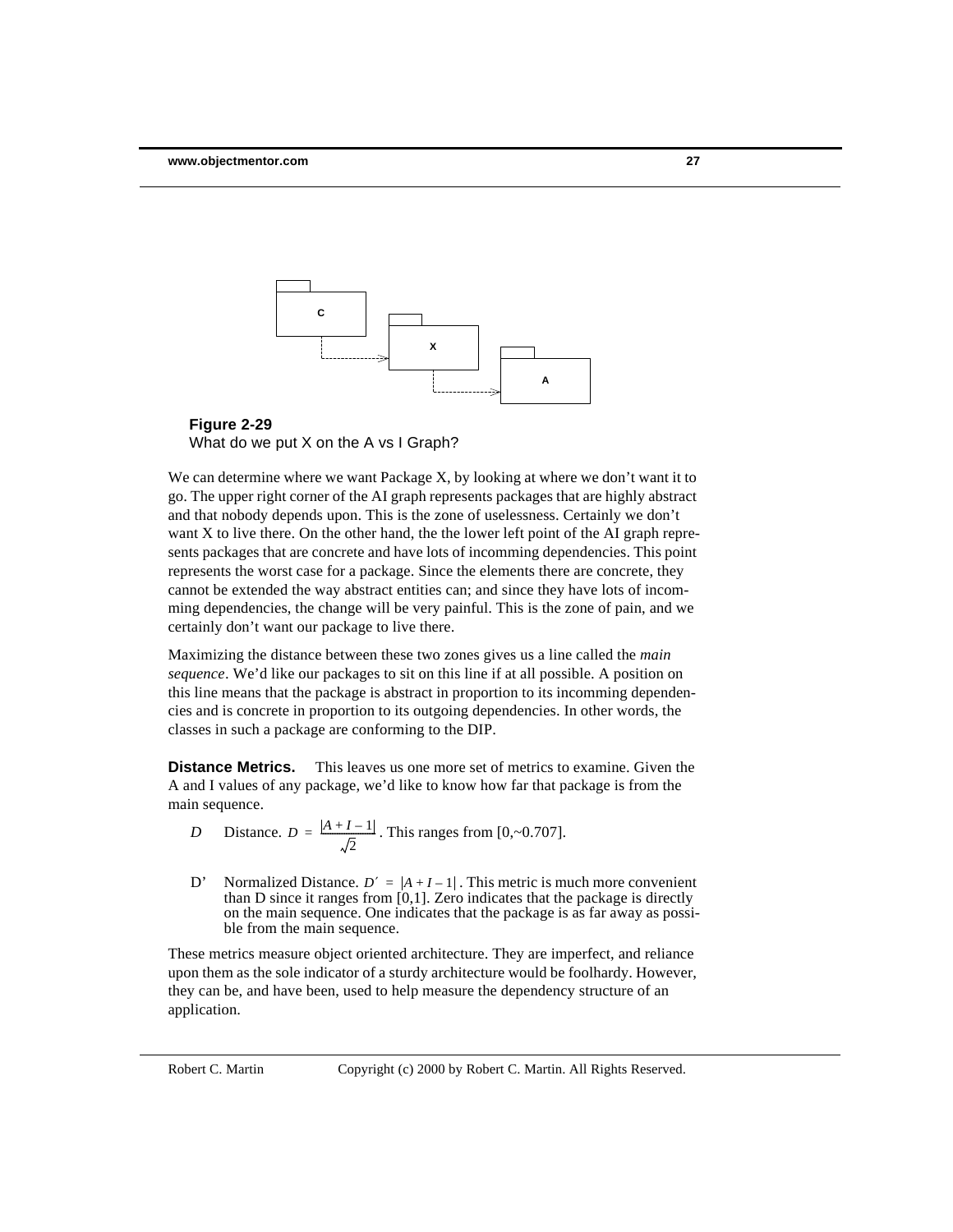# **Patterns of Object Oriented Architecture**

When following the principles described above to create object oriented architectures, , one finds that one repeats the same structures over and over again. These repeating structures of design and architecture are known as design patterns<sup>1</sup>.

The essential definition of a design pattern is a well worn and known good solution to a common problem. Design patterns are definitively not new. Rather they are old techniques that have shown their usefulness over a period of many years.

Some common design patterns are described below. These are the patterns that you will come accross while reading through the case studies later in the book.

It should be noted that the topic of Design Patterns cannot be adequately covered in a single chapter of a single book. Interested readers are strongly encouraged to read [GOF96].

#### **Abstract Server**

When a client depends directly on a server, the DIP is violated. Changes to the server will propogate to the client, and the client will be unable to easily use similar servers. This can be rectified by inserting an anbstract interface between the client and the server as shown in Figure 2-30.



**Figure 2-30** Abstract Server

The abstract interface becomes a "hinge point" upon which the design can flex. Different implementations of the server can be bound to an unsuspecting client.

<sup>1.</sup> [GOF96]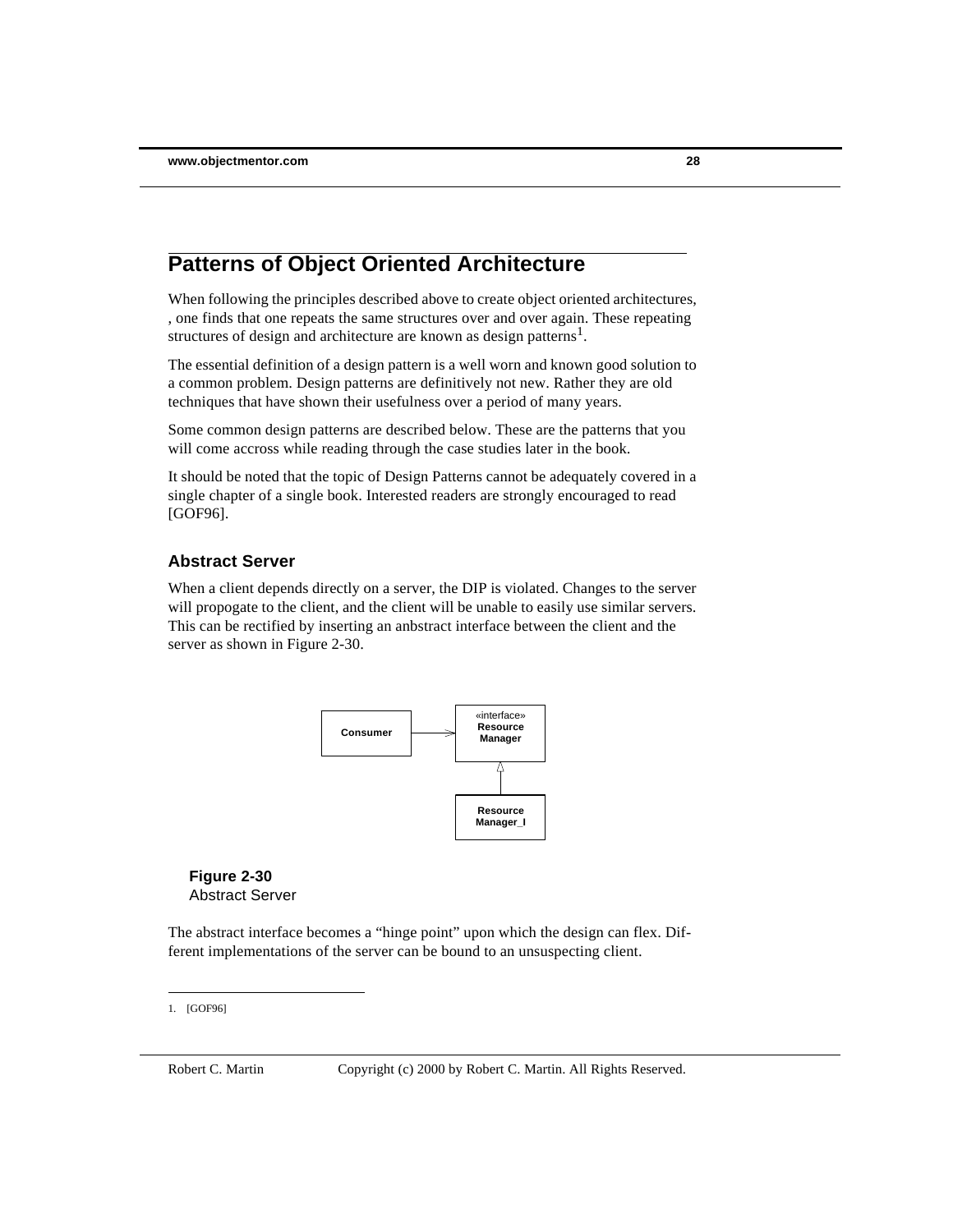#### **Adapter**

When inserting an abstract interface is infeasible because the server is third party software, or is so heavily depended upon that it cannot easily be changed, an ADAPTER can be used to bind the abstract interface to the server. See Figure 2-31.



#### **Figure 2-31** Adapter

The adapter is an object that implements the abstract interface to delegate to the server. Every method of the adpater simply translates and then delegates.

#### **Observer**

It often occurs that one element of a design needs to take some form of action when another element in the design discovers that an event has occurred. However, we frequently don't want the detector to know about the actor.

Consider the case of a meter that shows the status of a sensor. Every time the sensor changes its reading we want the meter to display the new value. However, we don't want the sensor to know anything about the meter.

We can address this situation with an OBSERVER, see Figure 2-32. The Sensor derives from a class named Subject, and Meter derives from an interface called Observer. Subject contains a list of Observers. This list is loaded by the Regsiter method of Subject. In order to be told of events, our Meter must register with the Subject base class of the Sensor.

Figure 2-33 describes the dynamics of the collaboration. Some entity passes control to the Sensor who determines that its reading has changed. The Sensor calls Notify on its Subject. The Subject then cycles through all the Observers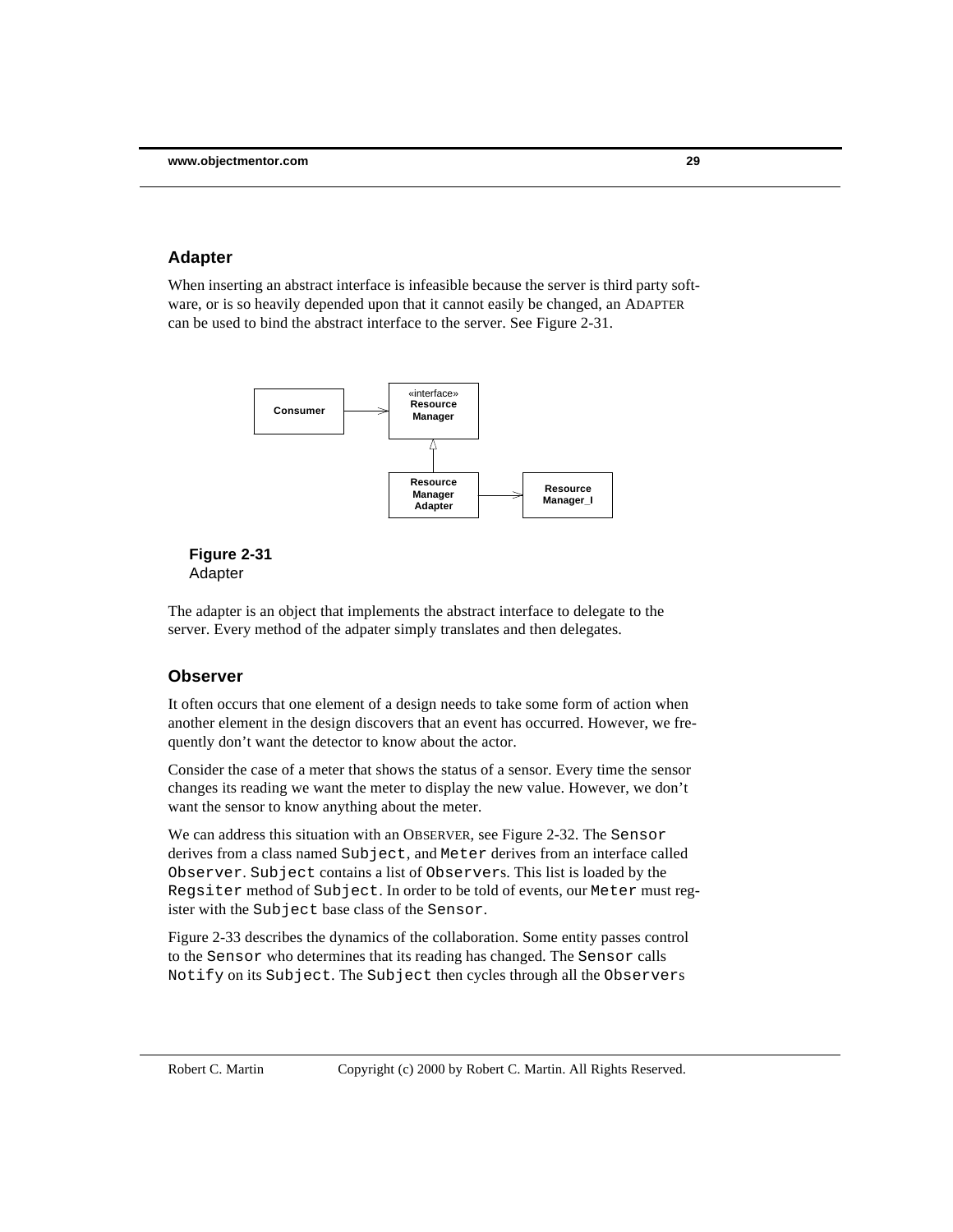



that have been registered, calling Update on each. The Update message is caught by the Meter who uses it to read the new value of the Sensor and display it.





# **Bridge**

One of the problems with implementing an abstract class with inheritance is that the derived class is so tightly coupled to the base class. This can lead to problems when other clients want to use the derived class functions without dragging along the baggage of the base hiearchy.

Robert C. Martin Copyright (c) 2000 by Robert C. Martin. All Rights Reserved.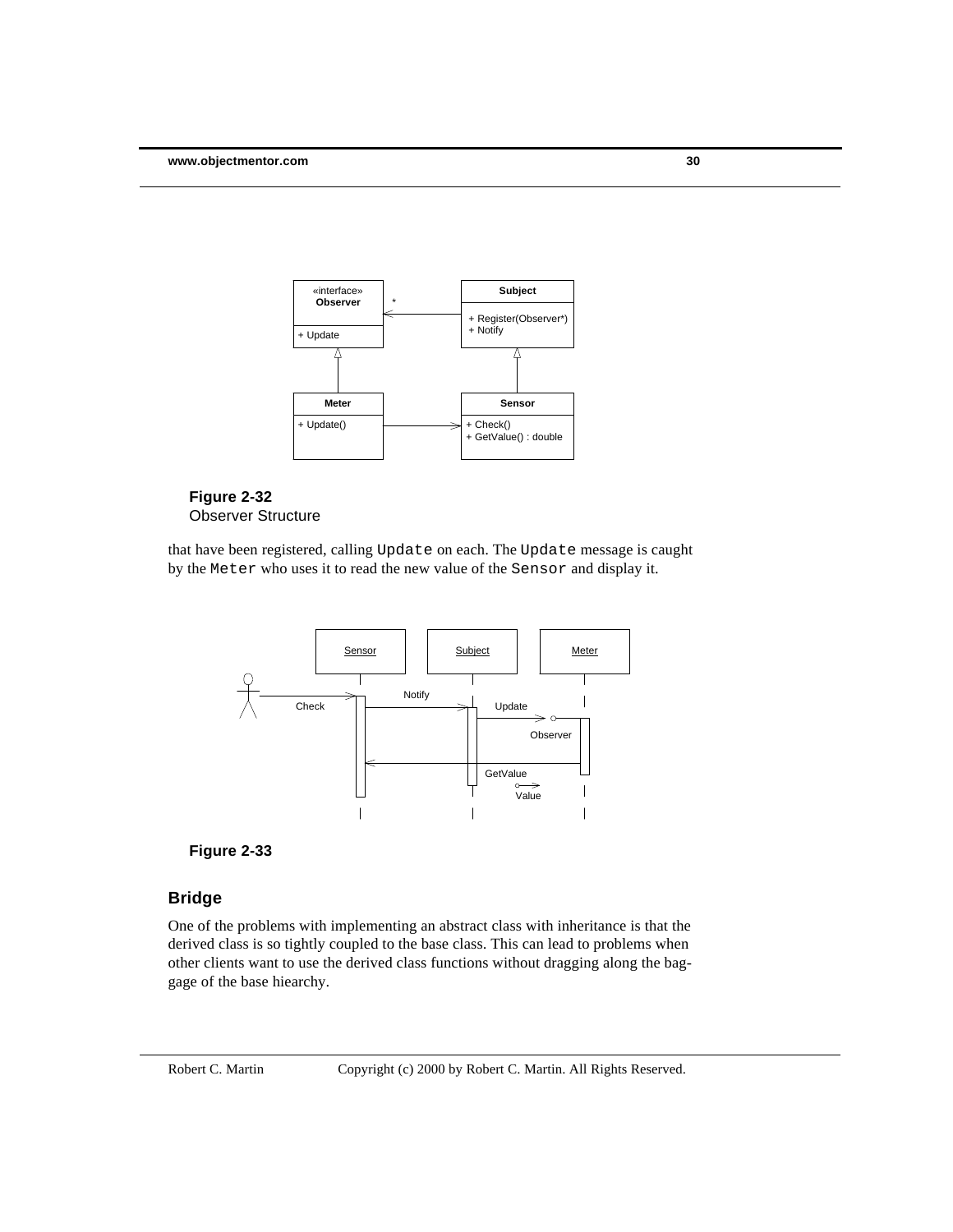For example, consider a music synthesizer class. The base class translates MIDI input into a set of primitive EmitVoice calls that are implemented by a derived class. Note that the EmitVoice function of the derived class would be useful, in and of itself. Unforunately it is inextricably bound to the MusicSynthesizer class and the PlayMidi function. There is no way to get at the PlayVoice method without dragging the base class around with it. Also, there is no way to create different implementations of the PlayMidi function that use the same EmitVoice function. In short, the hiearchy is just to coupled.



#### **Figure 2-34** Badly coupled hierarchy

The BRIDGE pattern solves this problem by creating a strong seperation between the interface and implementation. Figure 2-35 shows how this works. The MusicSynthesizer class contains an abstract PlayMidi function which is implemented by MusicSynthesizer\_I. It calls the EmitVoice function that is implemented in MusicSynthesizer to delegate to the VoiceEmitter interface. This interface is implemented by VoiceEmitter\_I and emits the necessary sounds.

Now it is possible to implement both EmitVoice and PlayMidi separately from each other. The two functions have been decoupled. EmitVoice can be called without bringing along all the MusicSynthesizer baggage, and PlayMidi can be implemented any number of different ways, while still using the same EmitVoice function.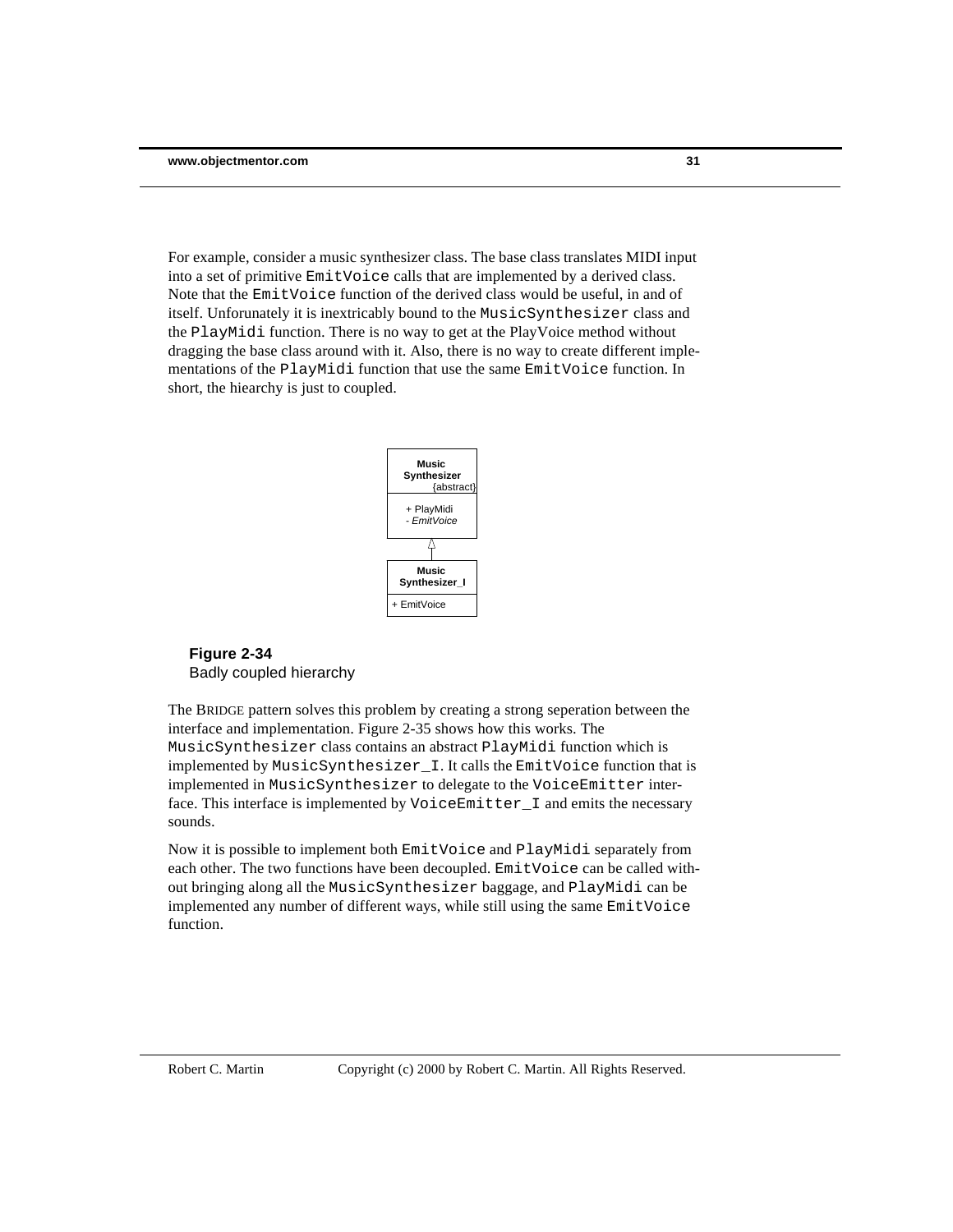

**Figure 2-35** Hierarchy decoupled with Bridge

#### **Abstract Factory**

The DIP strongly recommends that modules not depend upon concrete classes. However, in order ot create an instance of a class, you must depend upon the concrete class. ABSTRACTFACTORY is a pattern that allows that dependency upon the concrete class to exist in one, and only one, place.

Figure 2-36 shows how this is accomplished for the Modem example. All the users who wish to create modems use an interface called ModemFactory. A pointer to this interface is held in a global variable named GtheFactory. The users call the Make function passing in a string that uniquely defines the particular subclass of Modem that they want. The Make function returns a pointer to a Modem interface.

The ModemFactory interface it implemented by ModemFactory\_I. This class is created by main, and a pointer to it is loaded into the GtheFactory global. Thus, no module in the system knows about the concrete modem classes except for ModemFactory\_I, and no module knows about ModemFactory\_I except for main.

# **Conclusion**

This chapter has introduced the concept of object oriented architecture and defined it as the structure of classes and packages that keeps the software application flexible, robust, reusable, and developable. The principles and patterns presented here support

Robert C. Martin Copyright (c) 2000 by Robert C. Martin. All Rights Reserved.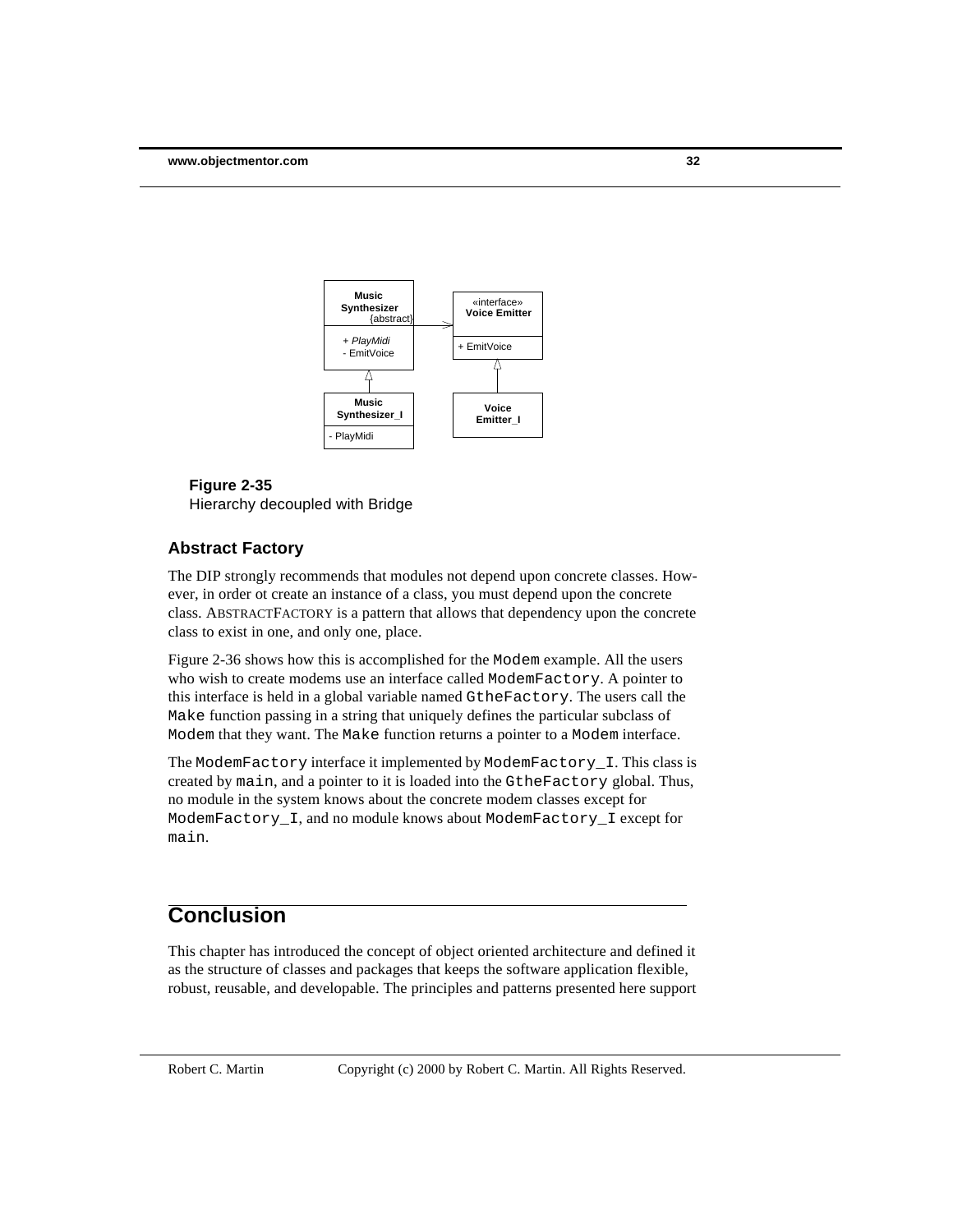



such architectures, and have been proven over time to be powerful aids in software architecture.

This has been an overview. There is much more to be said about the topic of OO architecture than can be said in the few pages of this chapter, indeed by foreshortening the topic so much, we have run the risk of doing the reader a disservice. It has been said that a little knowledge is a dangerous thing, and this chapter has provided a little knowledge. We strongly urge you to search out the books and papers in the citings of this chapter to learn more.

# **Bibliography**

[Shaw96]: Patterns of Software Architecture (???), Garlan and Shaw, ...

**[GOF96]:** Design Patterns...

**[OOSC98]:** OOSC...

Robert C. Martin Copyright (c) 2000 by Robert C. Martin. All Rights Reserved.